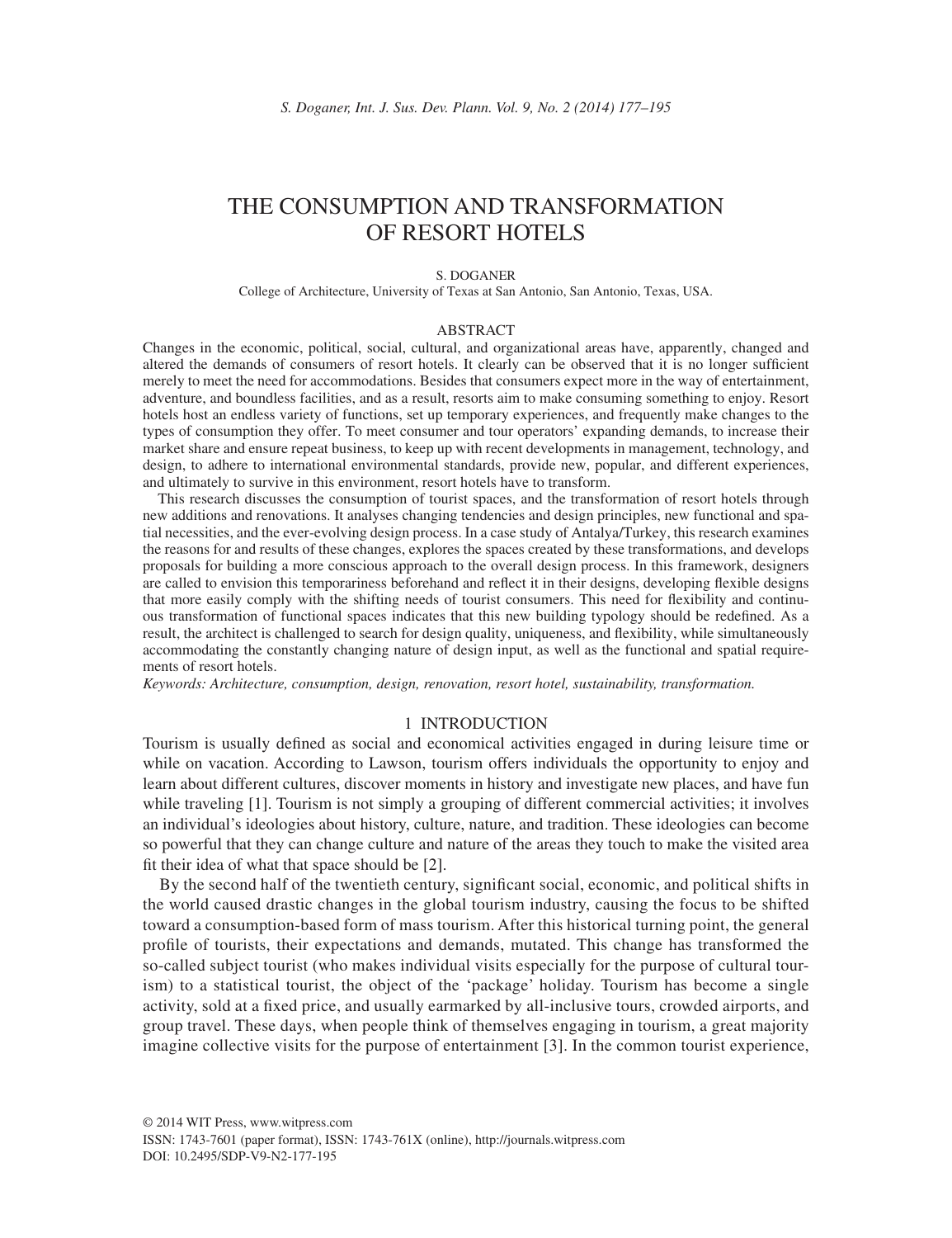| Individual tourism<br>Subject tourist |  | Mass tourism<br>Package holidays<br>Organized masses<br>Statistical tourist<br>Post-tourist |
|---------------------------------------|--|---------------------------------------------------------------------------------------------|
|---------------------------------------|--|---------------------------------------------------------------------------------------------|

Table 1: Systematic changes in tourism.

visual images are rapidly consumed; tourists are encouraged to experience numerous different activities and games such that 'tourism centers' have evolved into 'consumer centers' (Table 1).

This evolution in the economic, political, social, cultural, and organizational areas of life has led to resort hotels scrambling to answer the resulting constant desire for consumption and transformation within the resort hotel space. Resort hotels have found it more and more challenging to meet consumer and tour operators' expanding demands, to increase their market share and ensure repeat business, to keep up with recent developments in management, technology, and design, to adhere to international environmental standards, and to provide the new, popular, and different experiences and spaces that tourists have come to expect (and resort hotels have to offer) in order to survive [4].

This research discusses the consumption of various tourist spaces and the transformation of resort hotels by new additions and renovation. By analyzing the changing tendencies and design principles, the new functional and spatial necessities, and the ever-evolving design processes, one can see the need for finding economically and spatially sustainable, unique, and flexible design solutions in this competitive and constantly changing environment.

The rapid consumption and transformation of resort hotels have been analyzed in this research through a case study of 12 resort hotels that were renovated in Antalya/Turkey – a Mediterranean resort city – between 2001 and 2012. This article then discusses the need for a new typology for resort hotels as they move from more traditional services to innovative new areas such as organizing temporary experiences, while accommodating the constantly shifting nature of design input and functional and spatial requirements.

## 2 CONSUMPTION OF TOURIST SPACES

Tourism always has a leading and transforming power on architecture and urban space. Today 63% of the daily tourism activities are based on exploring the historical and famous buildings and experiencing urban spaces [5]. The spaces, objects, visual images, and themes created in this sense are quickly consumed by the organized masses.

Consumption as part of tourism is a very complex and selective process. Tourism is derived of our anticipation to be astonished by different scales or sensations usually experienced. The places are chosen to be involved in the tourism activity by 'looking at' or 'gazing upon' objects, places, landscapes, and so on, and to experience the new and different [6].

Consumption is a practice that reflects the limitations and opportunities of modern time; it consists of a selection process that is influenced by social, cultural, and economic values [7]. By contrast, Baudrillard expresses that there is no limitation on consumption, and somehow people would like to consume more and more easily [8].

Consuming places are global and they define their own space without any belongings, context and/ or geographical border [9]. They have the ability to manipulate time or in other words, they can create their own era. According to Zengel, "New consuming places simulated to boost consuming. Such places protect and divide consumers' inner sense from outside world. Places such as fun are being consumed easily, and they are usually designed as 'Dream Worlds'" [10].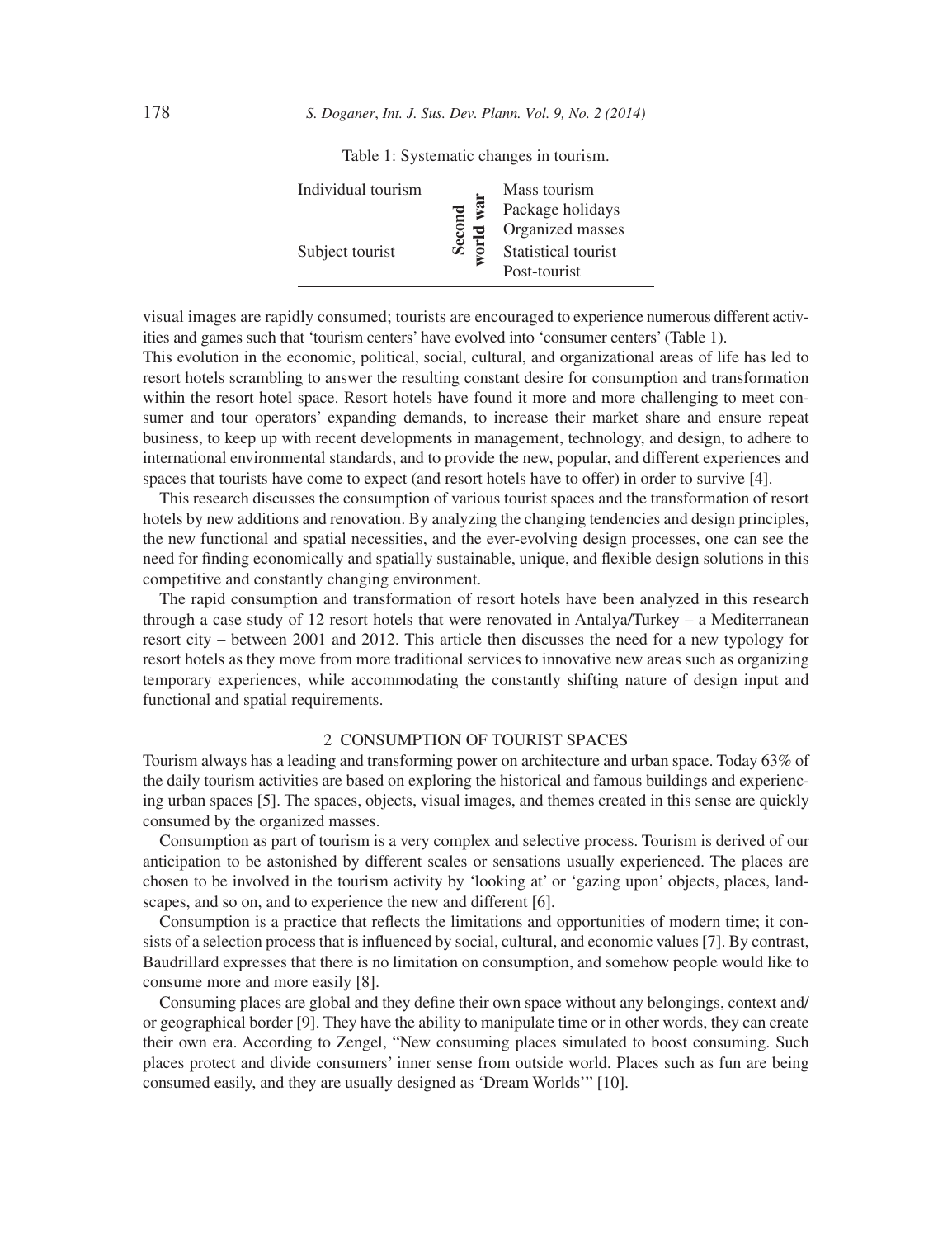A critical feature of consumption in our time is the need for a holiday. The ability to buy time to avoid work and replace it with other kinds of activities is viewed as a characteristic of health and well being [6].

Today visual identities are consumed without question as most of the aspects of social life that have been aestheticized. Purchasing and consuming an image has become widespread especially in tourism activities. Additionally, it has become more pervasive between the 'new middle class' in many different contexts and cultures [6].

Within the concept of the modern era, the image of the consuming products reflects the common perception of the consumers: their way of living, their attitude, and their identity. They acquire products to delineate their status and their social classes, define themselves and their roles within society, form and preserve their social presence, and express their thoughts and identities [11]. Basically, there are three factors that drive consumers' choice while making travel plans. These are seeking for luxury and addiction to 'Brand', thinking that luxury and brand are proof of their status, and seeking for comfortableness. As a result of rapid development in transportation and communication, destinations turn into vogue and are a part of social life; image has become the key factor in selection and strengthening of the touristic aspects.

All around the world, cities are thriving to base their economies upon tourism, and turn their destination into a 'vogue'. The cities are trying hard to become dreamscapes of visual consumption as well as presenting the culture, heritage, and architecture authentically to the tourist [12].

MacCannell suggests that the tourists seek for the authenticity but it is not successful because those being 'gazed upon' come to construct artificial sites [2]. Urry claims that the tourist spaces are organized around 'staged authenticity'. Urry also defines the tourists who almost delight the inauthenticity as 'post-tourists'. According to him, these tourists know that the authentic tourist experience does not exist without the tourism input, and any so-called authenticity is a 'pastiched surface feature' of postmodern experience [6].

However, representation of the cities is effective on marketing the authenticity and cultural identity. As understanding ethnicity means a full perception of the tradition, the local culture invites tourist to 'pay to see' its 'realness'. The phenomenon of 'hyper-tradition' is recreated by the local culture [13]. It is visualized in a more pervasive approach in the 'themed' environment. Urry quotes what Eco summarizes as 'These apparently real and authentic environments are "travels in hyperreality"… Disneyland tells us that technology can give us more reality than nature can'. Urry states that in these environments tourists are encouraged to gaze upon and consume images and identities of many cultures. He claims 'This is made possible by the most extreme form of "time-space compression," what one might term global miniaturization' [6].

Today postmodernism requires global identities and does de-differentiated local cultures. Identities and images are consumed rapidly, and the relationship between representations and reality has become a problematic issue in postmodern cultures. Urry also states 'What is consumed in tourism are visual signs and sometimes simulacrum; and this is what is consumed when we are supposedly not acting as tourists at all' [6].

Disneyland, which has been analyzed by Jean Baudrillard, is a perfect model of all the entangled orders of simulacra. He claims, 'It is first of all a play of illusion and phantasm. Disneyland exists in order to hide that it is the "real" country, all of "real" America that is Disneyland. Disneyland is presented as imaginary in order to make us believe that the rest is real, whereas all of Los Angeles and the America that surrounds it are no longer real, but belongs to the hyper-real order and the order of simulation' [14].

American art critic David Hickey states that Las Vegas has the only 'authentic' image in North America. Las Vegas, which has earned the 'originality' status by collecting various urban and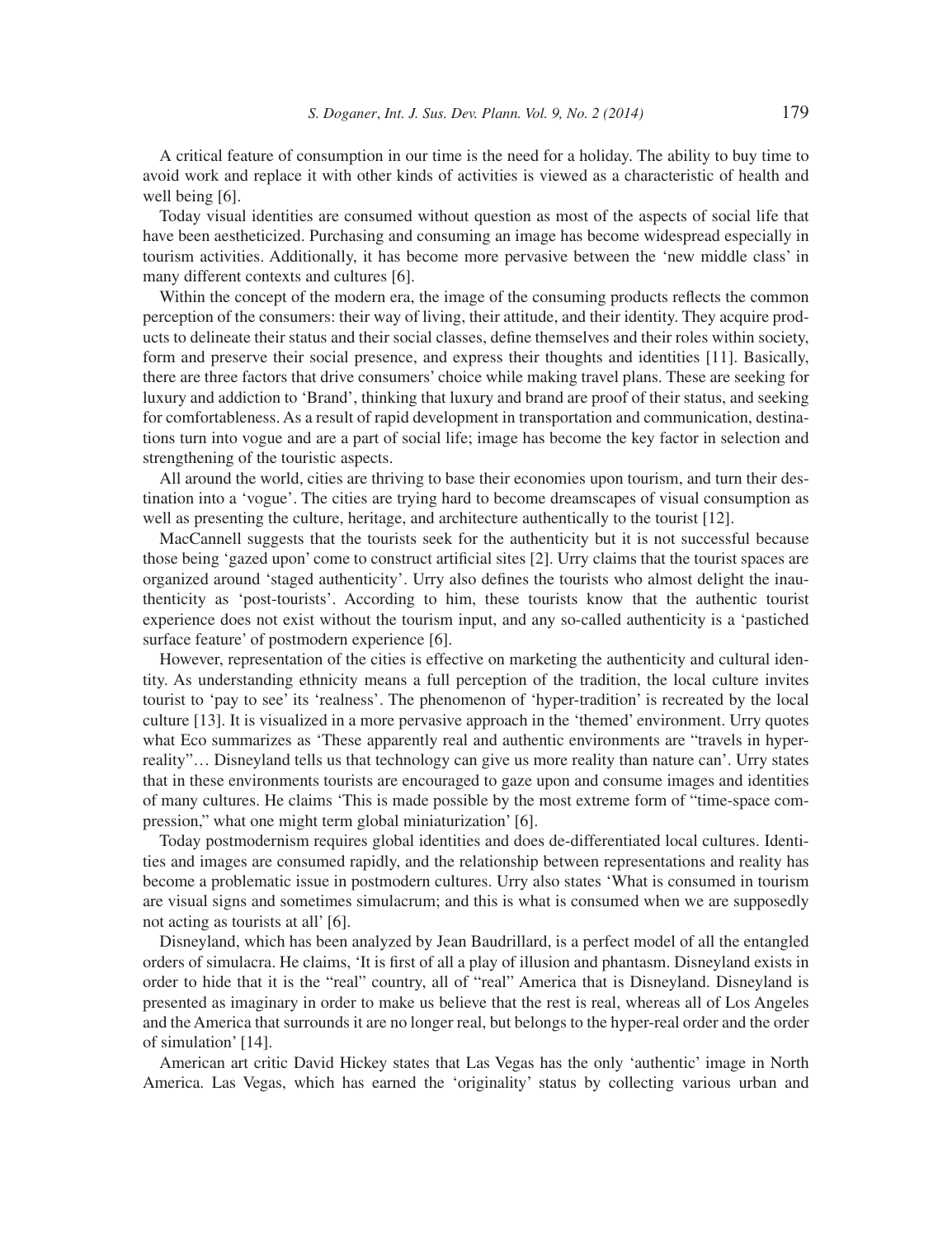architectural symbols from all around the world, gives you the feeling of being 'everywhere, but nowhere' [15]. Post-modern culture of today and the consumer society that emerged as a result of it offers anyone endless freedom in all areas. The theme parks, entertainment and recreation centers, and tourist venues, which provide different experiences in this context form the real and dramatic visual landscapes of consumption [16].

#### 3 TRANSFORMATION OF RESORT HOTELS

Today, it is apparent that the demands of consumers of resort hotels have changed and altered; this shift clearly can be observed in that it is generally considered insufficient only to meet the tourist's need of accommodations anymore. Additionally, the consumers of tourist products expect more in the way of entertainment, adventure, and boundless facilities. Sows and attractions now play a key factor in tourists' resort choices, and producers of tourism products aim to make consuming something to enjoy [17].

The development of the tourism industry, a commercial area that is improving rapidly, has progressed in parallel with the development of vacation needs and the expectations of those who seek to spend a portion of their income on their holiday entertainment. Especially after the 1980s, the basic criteria for the design of a resort hotel became 'creating environments for making tourists happy and meeting their expectations' and 'being liked'. Today's consumers want to go far away from their daily routines and gain new and unique experiences on their holidays. This desire creates a point of conflict between popular values and settled, permanent values. No matter how organized, stable, and reliable their lives are in their daily routines, on holiday tourists aspire to have eyecatching, fashionable, and tailor-made vacation experiences; they hope to gain different kinds of experiences, more excitement, and to become temporary parts of other people's lives, to temporarily borrow their images. No doubt the temporarily lifestyle one can experience while on holiday is perceived as more attractive and entertaining than the routine, calm, and permanent life most consumers of tourist products would consider their status quo. Resort hotel guests are neither temporal nor permanent; they are sophisticated consumers who act, play, entertain, eat, and sleep, and want to end their vacations with a revitalized soul and a refreshed brain.

Changes in tourism's flow of supply and demand, as well as political, economic, socio-cultural, organizational, and time-dependent changes in the world, have all worked together to motivate the physical changes now being made to resort hotels, as well as these hotels' overall design principles [4]. All around the world, resort hotels have transformed into 'an architecture of fantasy and escape', and centers of mass pleasure [18]. Today, the new resort hotel goes beyond mere accommodation to triggering a desire for a nomadic life by presenting interesting designs, unique settings, and desirable (if fantastic) temporary lives, all in an effort to consistently meet the continuously changing consumer demand [19].

In this era of consumption, the current trend in resort hotels is to offer variety of choices and 'dream worlds' so that tourists may choose their own temporary vacation lives. Resort hotels are now being seen to offer bolder, colorful, and imaginative designs than any other architectural genre. They compete with each other to provide tourists the physical embodiment of the 'different'. Reimer has suggested that the need for the 'different' is the reason behind the new itineraries, activities, destinations, marketing strategies, and themed environments that have now become commonplace in the resort hotel industry [20].

Among all of the various types of resorts, the themed hotels stand out for aiming most pointedly at leisure and amusement. In this type of hotels, the effort to offer an authentic experience is replaced by a constructed hyper-reality through the re-definition of traditional environments within the context of mass tourism. Thus, architectural and visual representations are thematized, and the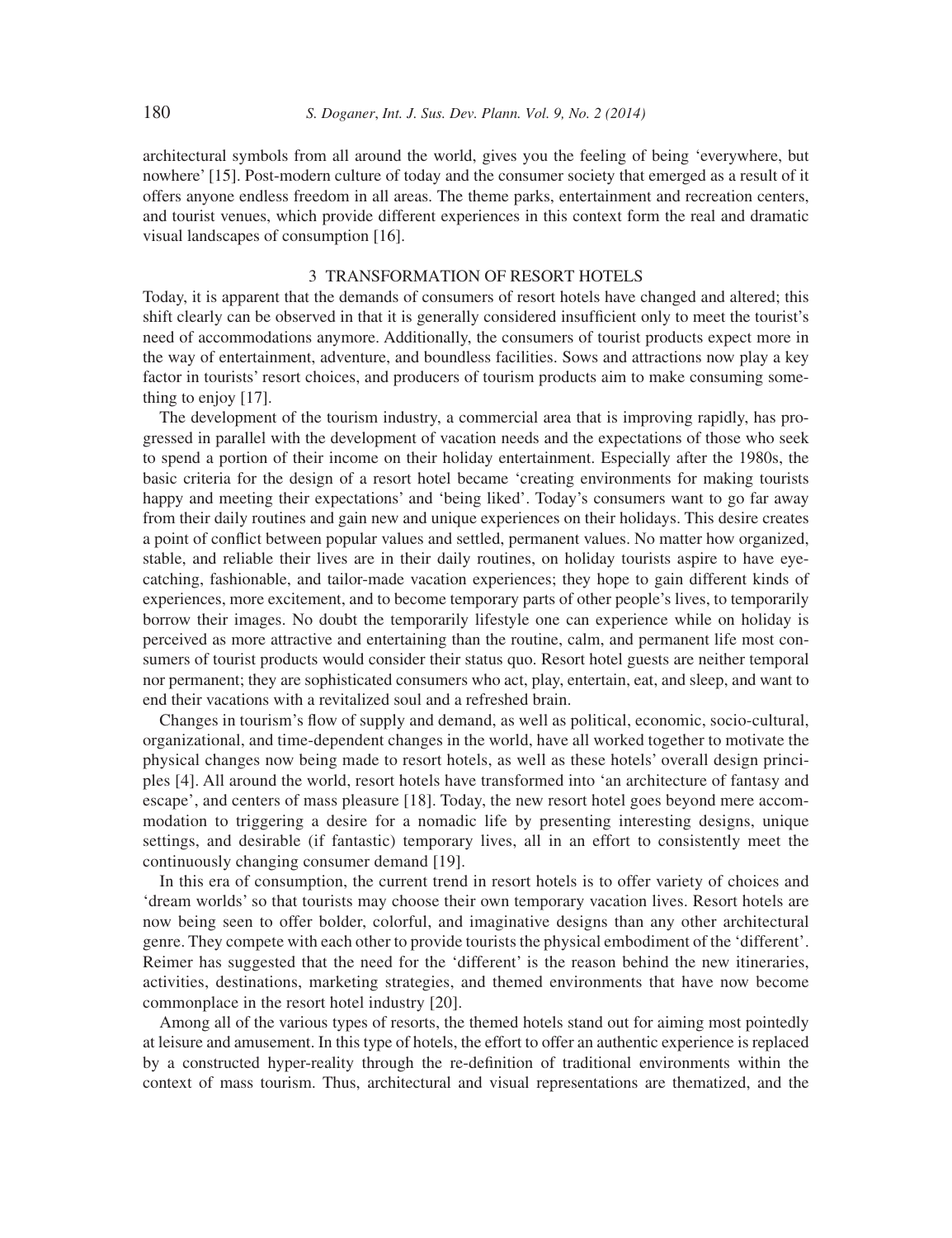processes of 'Disneyfication' and 'Las Vegasization' have become common characteristics of resort areas to create the new 'authenticity' [21]. Tsui states that 'Traditions and heritages are no longer place-specific. Nevertheless, few are aware that the borrowed traditions and heritages have now been localized in Las Vegas, and it is precisely the concentration of mimicked heritages and commodified experiences, embodied in a space of spectacle, that creates the city's unique sense of place' [22]. It has been argued that when the simulation superimposes itself upon the inherited reality, possesses that reality and becomes a point of reference itself, it becomes authentic. Las Vegas and Disney World have almost attained the status of originals, and as being 'new' originals they are now both quoted and imitated [15]; the same has become true in Lara, Antalya.

#### 3.1 Renovations and additions

Change is an unavoidable fact of today's design cycle. Changes made to the design of resort hotels are an ordinary result of the various other changes experienced by the tourism industry. For existing resort hotels, renovation is inevitable. As different groups of tourists come to frequent particular resort hotels, resort hotels must make renovations to appeal to their different tastes and needs.

Hassanien and Baum  $[23]$  defined renovation as being '... the process of retaining or improving the hotel image by modifying the tangible product, due to a variety of reasons, through any changes in the hotel layout (e.g. property structure – new extension) and/or any additions or replacement of materials and furniture, fixture and equipment.'

Resort hotels always need to be updated. Renovations are necessary not only for aesthetic reasons but also for the financial health of hotels. Rutes *et al.* [24] states that '... hotels frequently alter existing spaces, such as enlarging a successful restaurant, adding an exercise facility or business center, or converting an underutilized discotheque to another use. In cases there is no available space, owners might consider constructing an addition to the existing hotel in order to meet market demands and realize greater profits. Over time hotels lose their luster and styles need to be updated to reflect current tastes. A fresh look to an existing hotel often is essential in order to compete with a new or recently renovated hotel nearby.'

Globally, the standard amount of time that passes before a resort hotel should consider renovation is approximately 10 years. According to Ayik [25], the most important reasons for renovation are (1) to keep room rates high in a competitive environment, (2) to retain bargaining power while dealing with tour operators, (3) to increase market share by offering new, unique products to consumers, and (4) to compete with new and newly renovated resort hotels. The main reasons for renovations and additions are discussed in the following section [4]:

#### • Being trendy:

Renovations and additions to resort hotels are necessary in order to keep up with recent developments in technology and design, to keep the hotel appearing fresh to encourage repeat business [26], and to provide the 'new', the 'popular', and the 'different' that so many tourists have come to expect. Resort hotels compete with each other to provide tourists a sense of something different. Reimer suggests that the need for the 'different' is the reason behind the industry's move toward new types of itineraries, activities, destinations, marketing strategies, and themed environments [20].

#### • Tour operators' demands:

Tour operators motivate resort hotels to renovate their facilities, and demand that owners have new and high-quality resort hotels available for their customers [27].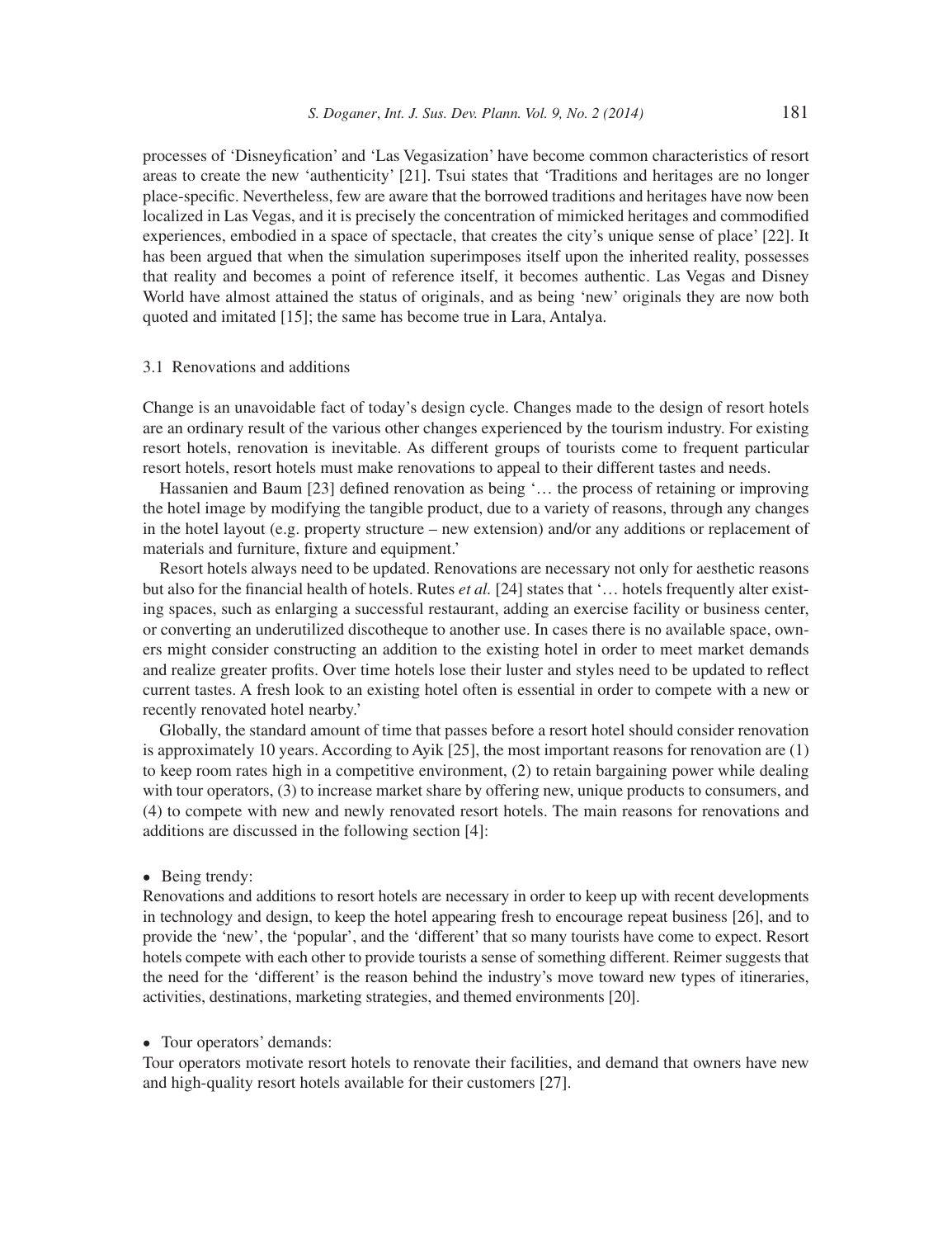• Changes in the tourist's profile, demographic and types of demands:

A slight change in the profile of the target population for the resort will eventually lead to a need for major changes or renovations at the resort complex. Resort hotels must be designed and renovated to accommodate these changes to tourist profiles and demographics if they hope to meet tourist demands and survive in the market [28].

• Expanding the market with different alternatives:

Research has shown that the current demands placed upon resorts are not limited to the offered accommodations. Consumers are now seeking fun, adventure, and seemingly unlimited activities from their resort. Resorts hotels should offer a variety of alternatives such as congress centers, golf clubs, health and wellness centers, and sports centers if they hope to attract visitors.

• Changes in marketing strategies and a shift to the all-inclusive system:

The shift from Full Board (FB) and Half Board (HB) to an all-inclusive system requires certain changes to resort hotels to increase the profitability of the facility. For instance, architects should motivate visitors to consume less of the free services (rooms, restaurants, and bars) and more of the paid services (health and wellness centers, water sports, golf, and other activities) with their designs.

• Changes in management systems and/or managers:

Constant changes occur in management systems and/or managers due to the rapidly changing nature of the tourism industry. New management often requires new organizational forms, standards, and images in order to expand the new corporate identity.

• Technological innovations:

Technological improvements such as Wi-Fi connections, pay TV, interactive TV, DVDs, and RFID cards are vital if a resort hopes to keep up with technological innovations and increase the comfort level of their guests.

• International standards on health, safety, and quality:

Today, it is impossible for hotels to survive unless they meet internationally approved standards for health, safety, and quality. Increasing tourist demands force managers to continuously improve upon their own internal standards. The main international standards for safety, quality, and environmental management systems are ISO 9000 (Quality Management Systems), ISO 14000 (Environmental Management Systems), and Hazard Analysis and Critical Control Points (HACCP).

• Environmental factors and sustainability:

Growing public interest in ecology leads to renovations that make hotel more environmentally friendly. These improvements include analysis of impact on energy usage and practice of alternative energy sources, sustainable and energy conserving materials, water savings, recycling, and waste decomposition [24].

• Aging:

Even though the renovation life span for a resort hotel generally is considered to be 10 years, lobbies and other public spaces should be renovated in 3- to 5-year cycles, and guestrooms are likely to need renovation every 5–7 years, in order to keep the hotel fresh. Furniture, carpets, bed covers, skirts, sheets, curtains, and other fabric materials should be changed every 5 years [28]. Mechanical systems, up-to-date lighting, new pluming filters and such should also be modernized every 15–25 years [24].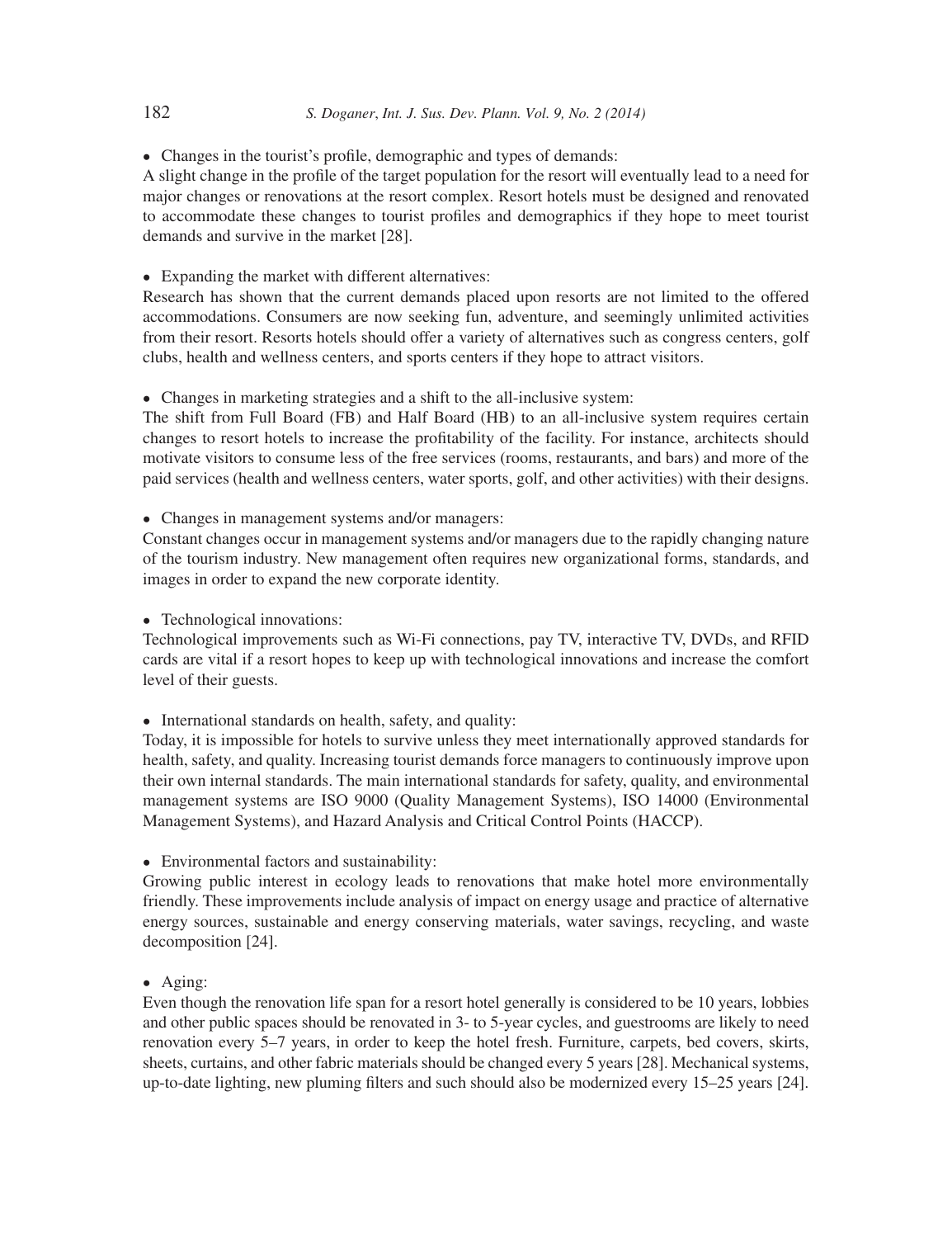#### 4 A CASE STUDY IN ANTALYA/TURKEY: 2001–2012

Antalya is Turkey's most popular tourist destination. The city has been considered a very important maritime center throughout history because of its geography and climate. Natural and historical patterns form city's traditional urban character, and it continues to communicate its unique identity, an identity which encompasses thousands of years of archeological value. Situated in the ancient Pamphylia region, Antalya is rich in historic sites and monuments that can be traced to the Hellenistic, Roman, Byzantine, Seljukian and Ottoman periods. Phaselis, Termessos, Side, Aspendos, and Perge are only a few surviving examples that bear witness to the long life of this region.

The population of Antalya began to increase in the 1950s, due to an increase in immigration to the area. Soon after this urbanization, the city's economic structure became inadequate. It was 1953 when the word 'tourism' began to be used in earnest. In that same year, a law promoting the tourism industry was accepted by its Parliament. Since the 1960s, tourism in the Antalya region has been a priority for Turkey, motivated by city's dense natural and historical value. In 1969, the Turkish government defined a 3-km band of the Aegean and Mediterranean as a dedicated tourism region. In 1973, the Ministry of Culture and Tourism prepared the master plan for Antalya. This plan projected a 174,000-bed capacity for the city, by the year 2000. In reality, the number of beds exceeded the target number and reached 230,000 in 2000; today, Antalya has a 385,000-bed capacity.

In 1980, tourism was further encouraged in the area as a new sector of commerce, with both economic and political objectives. The support given to tourism entrepreneurs by the government through the government's decisions regarding tourism planning has accelerated the demand for resort accommodations. Since the 1980s, through their support of foreign investors hoping to benefit from this growing industry, a different development process began. This process was later improved upon through the franchise chain system [4].

Tourism is now the second largest industry in Turkey, attracting a total of 28.6 million visitors per year. Today, the number of tourists visiting Antalya alone has reached 9.6 million visitors per year. Antalya has attracted people from Germany, Russia, Austria, Sweden, the UK, the Netherlands, France, Denmark, Belgium, Norway, Poland, and Ukraine. Germany (27%) and Russia (26% – after the collapse of the Soviet Union) now make up 53% of the market share in tourism [29].

As a result of this rapid growth, tourism construction has enjoyed a significant acceleration, and a great number of hotels and holiday villages have been built on the east and west coasts of Antalya. Local architectural images and forms are often used on the buildings being constructed, but these images are usually left to offer only a picturesque dimension to an overall experience of the area. This approach not only forms a paradox between the 'fake' and 'real' elements of a visit to Antalya, but it also makes the local architecture appear worthless and ordinary. According to Guzer, the 'Local concept' is an element of tourism that is consumed rapidly. Identity has ceased to be a geographical or cultural reality, and instead is injected into a program designed to affect marketing strategies [10]. Another approach, the 'themed resort hotel', was developed in the 2000s in the Lara region of the city. In Lara, physical replicas of historical buildings and/or cities have been built – like in Las Vegas, and a new tourism region has been constructed. However, unlike Las Vegas, these hotels have been built on touristic plots that are lined up in juxtaposition and perpendicular to the sea. Thematic hotels like the Topkapi Palace, Kremlin Palace, Venezia Palace, Titanic de Luxe, Concorde Resort & Spa, and Mardan Palace were built next to each other, all along the Lara shore, in order to create a simulated environment that would satisfy a consumer culture based on hyper-tourism. Unfortunately, these thematic hotels bear no resemblance to authentic traditions, and are not at all related to the city, its history, its culture, or its climate. Tourism architecture in the region has been left solely to managers' marketing strategies, and the hotels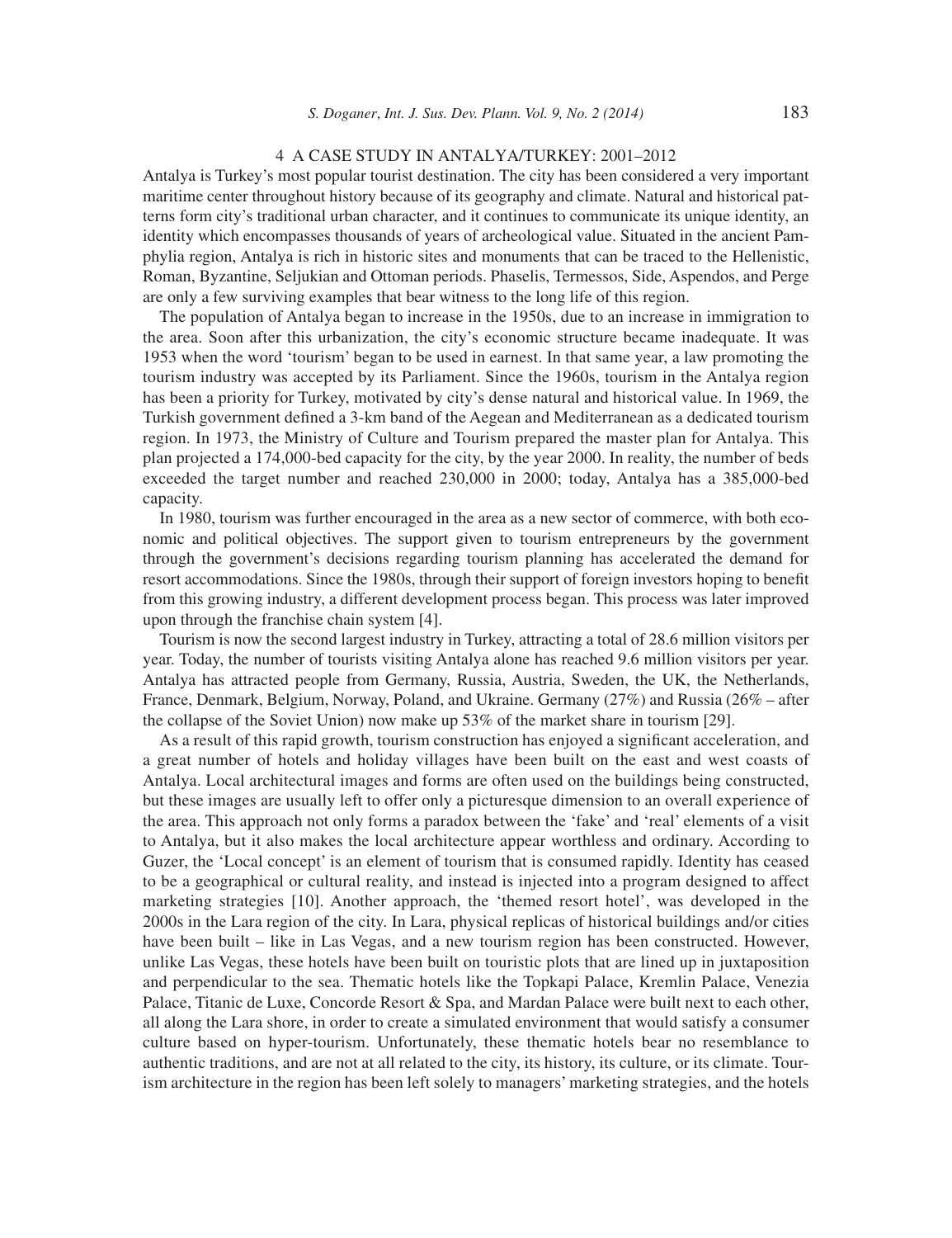themselves have devolved into stage decoration. These thematic hotels may go so far as to offer a Russian tourist the opportunity to have a drink at the 'Kremlin Palace', after which he can sunbathe in 'dreamland'. In this region, resorts have been designed to serve as spaces for the performance of exoticism, a type of staging that requires visitors to be complicit in this performance; they must also play their part [30].

## 4.1 Impacts of change on resort hotel design

Throughout this rapid acceleration in the city's tourism industry, tourist's profile, their demographics, demands and expectations, management systems, and marketing strategies have also evolved. The increasing number of chain hotels has increased Antalya's institutionalization and standardized spatial organization. Tourists expecting an inexpensive vacation and families traveling together have begun to flock to Antalya, especially after tour operators began to take a more active role in marketing and the local resorts expanded to incorporate an all-inclusive accommodation system (Table 2).

|                                                                                                  | Areas of change                                                                                                                                                                                                                                                                                                                                                                                                                                                                                                                                                                                                                                                                                                                                                                                                                              | Impacts of change on resort hotel design                                                                                                                                                                                                                                                                                                                                                                                                                                                                                                                                                                                                              |
|--------------------------------------------------------------------------------------------------|----------------------------------------------------------------------------------------------------------------------------------------------------------------------------------------------------------------------------------------------------------------------------------------------------------------------------------------------------------------------------------------------------------------------------------------------------------------------------------------------------------------------------------------------------------------------------------------------------------------------------------------------------------------------------------------------------------------------------------------------------------------------------------------------------------------------------------------------|-------------------------------------------------------------------------------------------------------------------------------------------------------------------------------------------------------------------------------------------------------------------------------------------------------------------------------------------------------------------------------------------------------------------------------------------------------------------------------------------------------------------------------------------------------------------------------------------------------------------------------------------------------|
| $\bullet$<br>Changes in tourism<br>demand and supply<br>٠<br>economical changes<br>Political and | Incremental increase in mass tourism<br>Changes in tourist profile (increase in<br>variety of international tourists after the •<br>political changes in Europe and Russia;<br>increasing number of families, young<br>tourists, single female tourists, and<br>elderly tourists; competing demands<br>and expectations of tourists; explicit<br>changes in tourist identity and con-<br>sumer behavior, shifts from recreation<br>to entertainment)<br>Alternative tourism activities (golf,<br>health and wellness, conventions, etc.)<br>Changes in marketing strategies (shift<br>to an all-inclusive system)<br>Growing capitalist economy; fast<br>production process; consumption<br>Incremental increase in globalism;<br>global economy and competitiveness;<br>time-space compression [6]<br>Political changes (the disintegration | Innovations toward designing<br>'different'<br>Designing regardless of context; losing<br>the 'sense of place'; creating spaces<br>that can be 'everywhere but nowhere'<br>Shift from local images to popular<br>images<br>Increasing number of activity and<br>entertainment areas<br>Expanded capacity to meet tourist<br>demand<br>Improving family concepts due to<br>increasing number of families traveling<br>Increase in variety of night shows and<br>activity spaces<br>Designing new consumption places and<br>images<br>Shortening economic life (planning on<br>$10-15$ -year cycles)<br>Expanded capacity to meet new tourist<br>demand |
|                                                                                                  | of the USSR; political changes in the<br>Middle East)                                                                                                                                                                                                                                                                                                                                                                                                                                                                                                                                                                                                                                                                                                                                                                                        | Pursuit of different images to survive in<br>global competition                                                                                                                                                                                                                                                                                                                                                                                                                                                                                                                                                                                       |

| Table 2: Changes in tourism and the impacts of such change on resort hotel design [4]. |  |  |  |
|----------------------------------------------------------------------------------------|--|--|--|
|----------------------------------------------------------------------------------------|--|--|--|

*Continued*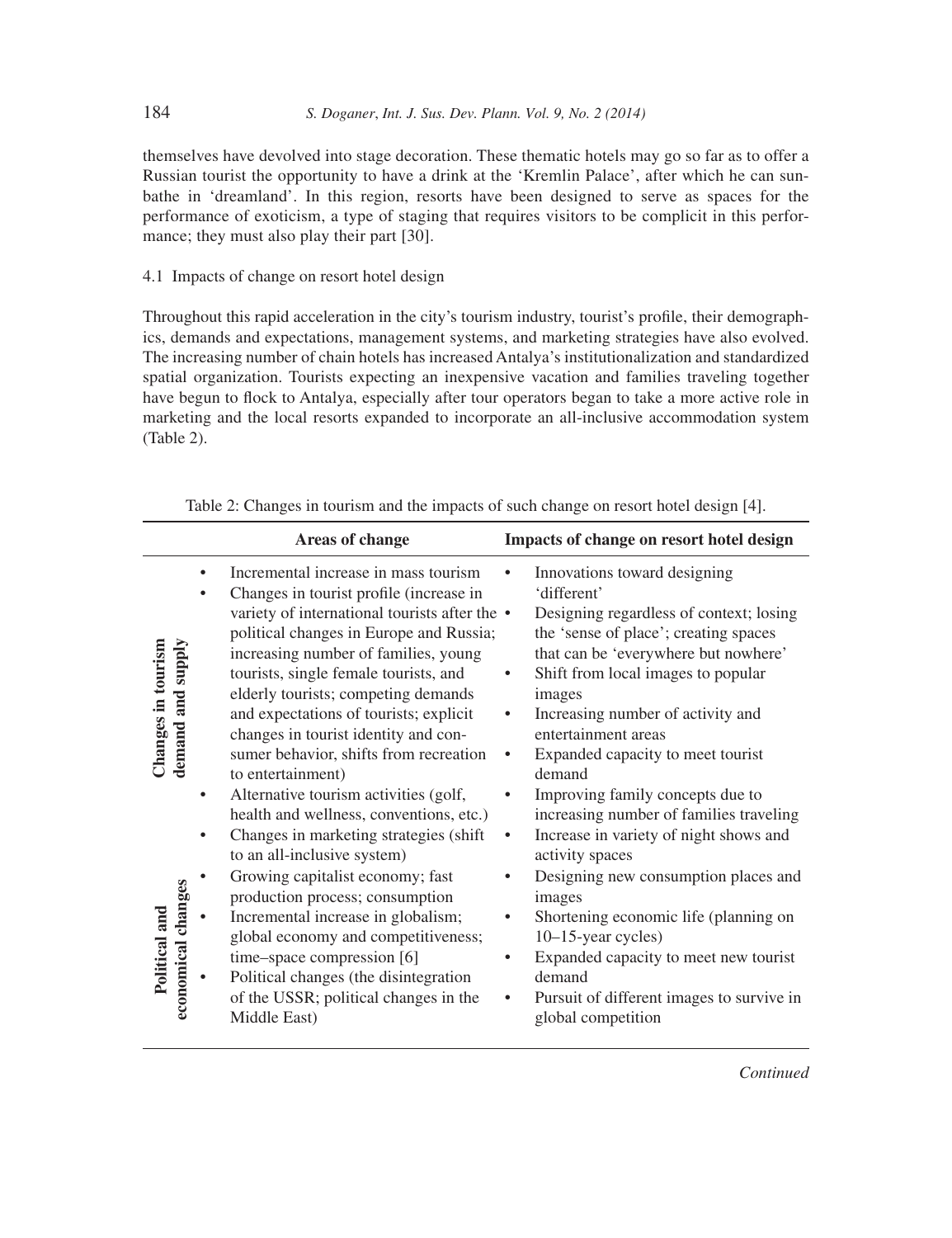$\overline{a}$ 

|                           |                                                                                                                                                                                                                                         | Areas of change                                                                                                                                                                                                                                                                                                             | Impacts of change on resort hotel design                                                                                                                                                                                                                                                                                                                                                                                                                                                                                                       |
|---------------------------|-----------------------------------------------------------------------------------------------------------------------------------------------------------------------------------------------------------------------------------------|-----------------------------------------------------------------------------------------------------------------------------------------------------------------------------------------------------------------------------------------------------------------------------------------------------------------------------|------------------------------------------------------------------------------------------------------------------------------------------------------------------------------------------------------------------------------------------------------------------------------------------------------------------------------------------------------------------------------------------------------------------------------------------------------------------------------------------------------------------------------------------------|
| Socio-cultural changes    | Increasing tendency toward<br>individualism<br>escapism; booming 'experience'<br>economy [15]<br>activities<br>of tourists                                                                                                              | Changes in the tourist experience;<br>experiencing the dream; authenticity;<br>Increasing amount of leisure time and<br>Competing demands and expectations                                                                                                                                                                  | Designing trendy spaces to meet<br>popular expectations<br>Designing new consumption places and<br>images<br>Renovations to meet new expectations<br>٠<br>of boundless new activities<br>Increase in variety of entertainment and<br>$\bullet$<br>activity spaces                                                                                                                                                                                                                                                                              |
| Organizational changes    | (equilibrium in marketing, lower<br>marketing cost)<br>$\bullet$<br>of corporate identity)<br>Outsourcing<br>$\bullet$<br>(increasingly active role of tour<br>bargaining power against tour<br>operators)<br>environmental management) | Increasing tendency toward branding<br>Increasing number of chain hotels<br>(standardization, credibility, the power<br>Changes in the relationship between<br>tour operators and hotel managers<br>operators on marketing, manager's<br>International Organization for Standards .<br>(ISO; such as risk, quality, energy, | Changing functions of spaces; flexible<br>spaces (additions to the established<br>hotels, re-designing useless spaces<br>because of outsourcing)<br>Changes in spatial organizations to<br>meet new demands (chain hotels and<br>their specific standards, tour operators'<br>demands, additional spaces and<br>activities)<br>Expanded capacity after organizational<br>changes<br>Renovations to meet international<br>standards<br>Changing images to meet new corporate<br>identities, renewing corporate identities<br>and related images |
| Time-dependent<br>changes | Aging; maintenance<br>Technological innovations                                                                                                                                                                                         | Environmental factors; sustainability                                                                                                                                                                                                                                                                                       | Renovation of hotels<br>Renewing of infrastructure<br>Technological improvements (Wi-Fi<br>connections, pay TV, interactive TV,<br>DVDs, RFID cards, etc.)<br>Sustainable materials, impact on<br>energy usage, water savings, wellness,<br>recycling, waste decomposition                                                                                                                                                                                                                                                                     |

Baraner [31] indicates that tourists' demands for variety and innovation will increase, be polarized, and switch from the '3S' (Sea, Sand, and Sun) to the '3E' (Education, Entertainment, and the Environment) in the coming years. He also identifies the primary long-term tourism trends as sustainability, inexpensive but high-quality resorts, multiple destination vacations, exotic and authentic locations, unique experiences, adventure and excitement-focused vacations, cultural tours and activities, recreation and sports, health and wellness, and individual tours.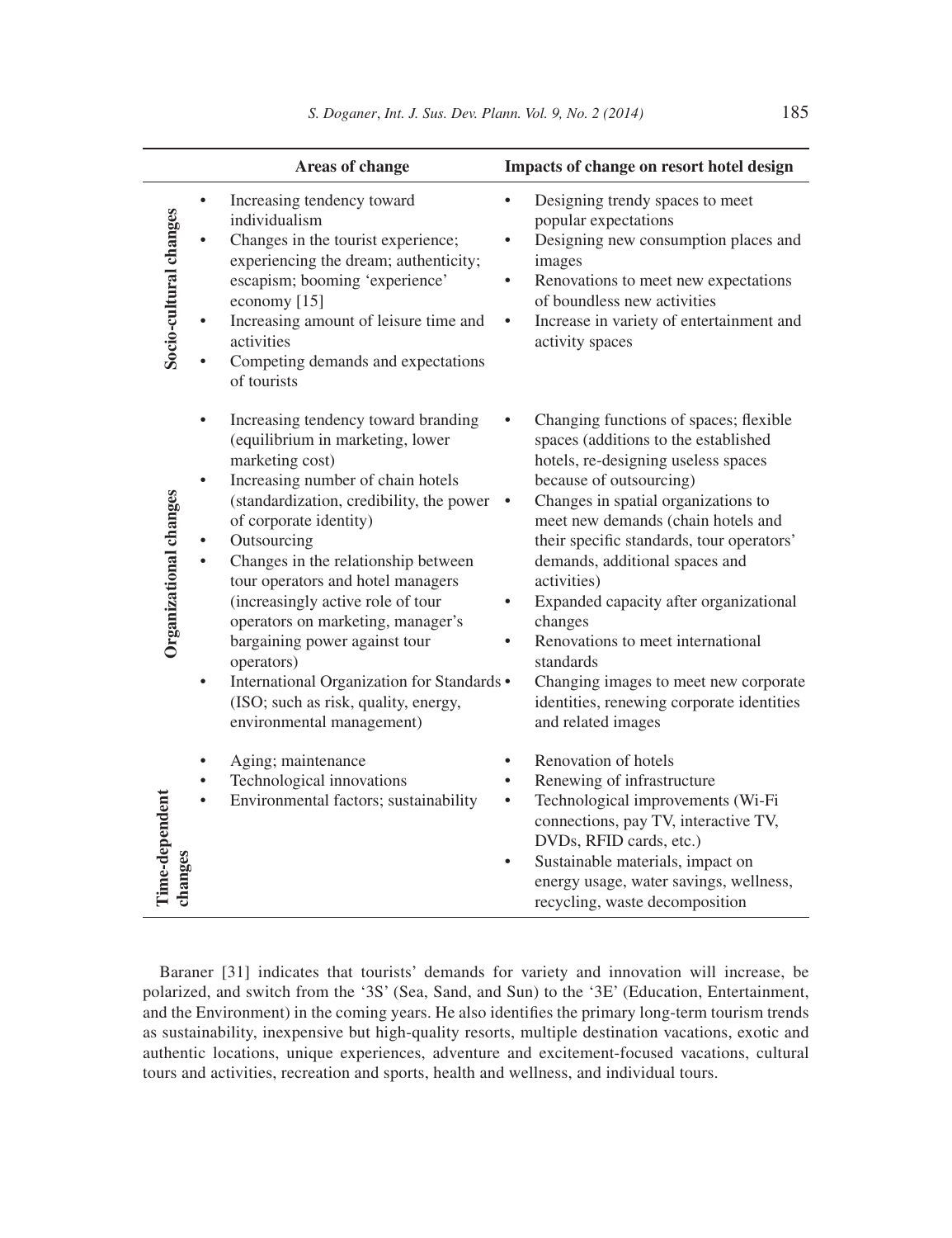These days, the majority of consumers who comprise the largest portion of the market share that prefers Antalya as a vacation destination are families traveling with children. As a result, resort hotels in the area are now being designed in to meet these families' demands by adding family guestrooms and expanding activities geared toward children. It is expected that Antalya will also see an increase in the number of elderly European tourists and single-female tourists, two groups who have begun to take up an increasing portion of the global market share. In both cases, such a demand shift would likely result in more health and wellness centers and more women-oriented activities at resort hotels [32].

Because of the substantial increase in international tourists resulting from the political changes in Europe and Russia, resort hotels have changed to meet the demands of tourists from various nationalities. German tourists tend to prefer vacationing in nature, and middle-aged tourists are more likely to return to locations they have already visited. Affluent British tourists tend to prefer golf resorts. Russians visiting areas for the first time are more likely to seek out unique experiences and locations as they have recently switched to a Liberal Economic system and have desire to see new places [27].

After the millennium, the most important change seen in resort hotel design was a shift from the FB or HB systems to all-inclusive system. Before the all-inclusive system, resorts were designed to maximize wthe amount of tourist consumption. As resort hotels have switched to all-inclusive system, they have experienced a new need to control the amount of consumed free services. Rather than designing free-service areas like restaurants and bars at the most desirable and attractive locations on the resort grounds, architects now focus on constructing health and wellness centers and shopping areas, both locations in which consumers pay additional fees.

One of the major changes in the hotel management system is the tendency toward outsourcing certain services. Outsourcing allows resorts the opportunity to spend less space on service areas such as kitchens, laundries, night shows, and activity spaces. Thus, these spaces are made more available for transformations, and are designed with new and innovative aspects in mind.

It is no longer enough for resort hotels simply to be comfortable. Furthermore, international standards such as ISO 9000 and ISO 14000 must be achieved [33]. As European consumers are increasingly seeking resorts that achieve these standards, resort hotels that aim to achieve these standards will earn more of the market share. These standards also require changes in services offered, infrastructure, materials, systems, and spatial organizations.

Change in tourism and the impacts of such changes on architectural planning and design are classified and listed in Table 2.

#### 4.2 Renovations and additions to resort hotels in Antalya: 2001–2012

Besides the tremendous number of new construction, most existing resort hotels completed their 10-year renovation cycle and needed to change. In order to retain the market advantage of offering new, high-quality, modern resort hotels, the Turkish tourism industry turned its attention toward renovations in the 2000s [34].

Tourism in Antalya peaked in the years 1994–1995 and 1999–2000. This acceleration encouraged developers to renovate their hotels and expand their recreation facilities. In 2002, tourism research showed that 27% of hotels in Turkey began to slip from international standards, and 550 hotels were over 10 years old and in need of renovation. Of the 550 hotels that were built in the 1990s, 178 in Antalya needed urgent renovations due to aging and changes in tourism.

This research focuses on the resort hotels built between 1987 and 1997 in Antalya. Twelve resort hotels that were renovated between 2001 and 2012 were selected and surveyed by site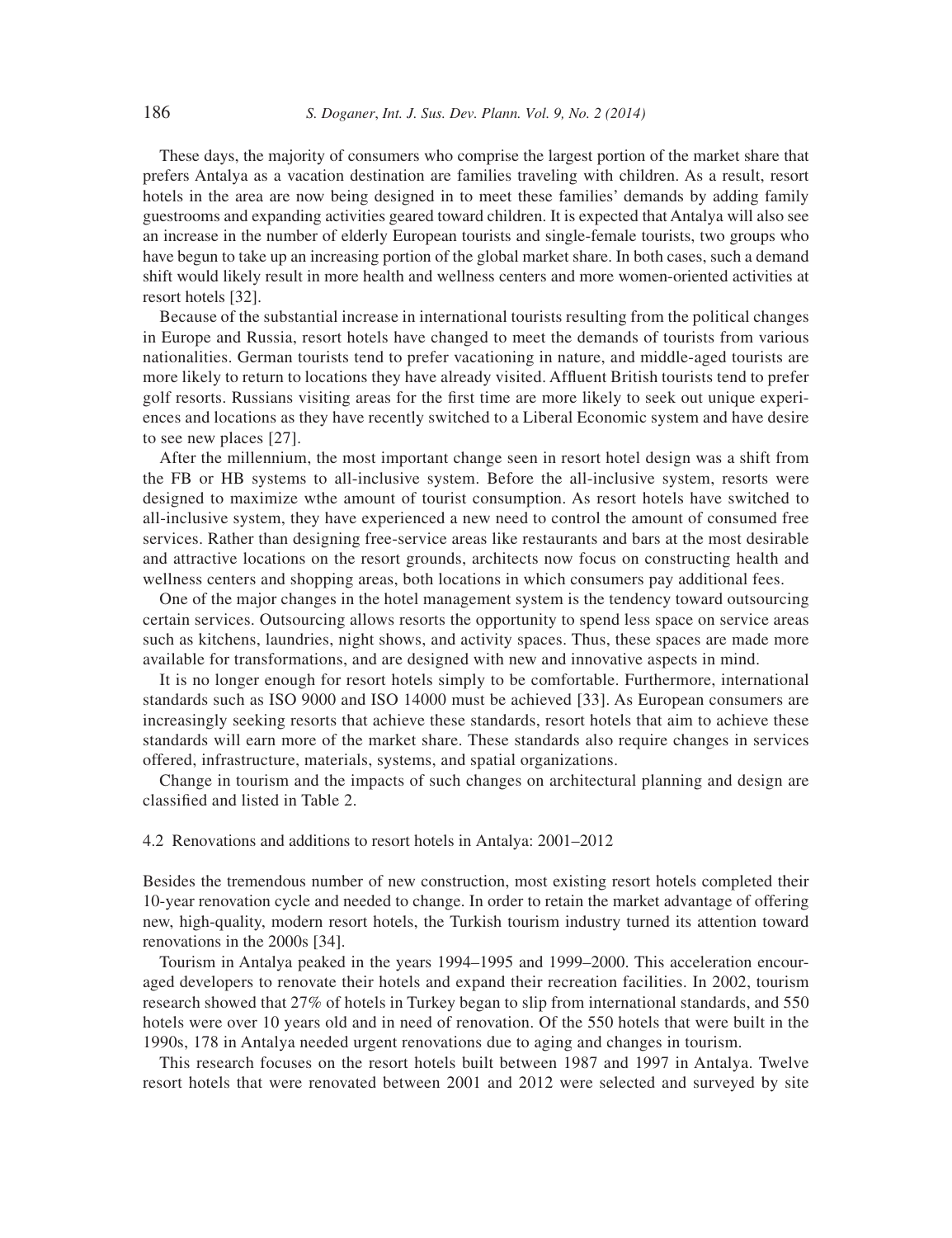visits, web search, and/or archival research, and all renovated spaces were analyzed in order to explore the level and types of changes made in the new designs [4].

## 4.2.1 Renovations in 2001

The renovations of these selected 12 resort hotels in 2001 were analyzed for this research (Table 3).

- *Guestrooms:* Carpets, bed covers, and furniture were renovated in guestrooms due to the aging problem faced by 10 of the 12 resort hotels. Only the bathrooms were renovated at the Hotel A and Hotel H. Seven hotels renovated their suites as well as their standard guestrooms.
- *Lobby:* Because the lobby is the first resort space that guests experience, it creates the initial image of the resort in guests' minds. Consequently, hotel developers give high priority to the renovation of their lobbies. The reception desk, concierge, and lounge areas were renovated at seven of the surveyed resort hotels. Shopping areas were also added around the lobby of the Hotel F.
- *Restaurants:* At five of the hotels, the main restaurants and their kitchens were renovated in order to achieve HACCP standards. Changes to the restaurants and bars were also required due to a general shift to an all-inclusive system designed to control the amount of food consumed.
- *Leisure and entertainment:* Four hotels renovated their theaters, night shows, and activity spaces; two hotels renovated their nightclubs. Swimming pools and pool bars were renovated at three of the 12 hotels; four hotels added children's pools, and three hotels added activity pools.
- *Sports:* Most of the surveyed hotels provide areas for sports activities such as mini-soccer, basketball, volleyball, handball, and table tennis, as well as tennis courts and water sports centers. Besides these activities, two hotels added bowling halls, one hotel added archery, one hotel added soccer, and two hotels added golf courses.
- *Health and wellness:* Most hotels surveyed have Turkish baths, saunas, fitness centers, and indoor pools. Hotel A renovated its sauna and Turkish bath, and added massage rooms.

This study determined that the guestrooms, the main restaurant, and the lobby were the primary renovation areas due to the aging. Hotel developers erred on the side of caution in 2001 and focused mostly on vital renovations. However, in the subsequent years, developers have tended toward adding more activity and entertainment spaces, and expanding the services offered by the resorts [4].

#### 4.2.2 Renovations and additions between 2002 and 2005

The renovations and additions to these 12 resort hotels between the years 2002 and 2005 were also analyzed for this research. The most important difference between the renovations in 2001 and the later renovations was the expanded variety of services and activities offered. To survive in the competitive resort environment, to meet tour operators' and tourists' demands, and to increase market share, the surveyed hotels both renovated their spaces and expanded their activities (Table 4).

- *Guestrooms:* One of the biggest changes was the expansion of the 'family' concept. Children's spaces and activities were expanded, due to an increasing number of families visiting the hotels. In this sense, five hotels added family rooms, one hotel added junior suites, one hotel added deluxe guestrooms, and two hotels added villas. Besides these additions, the standard rooms were renovated at four of the 12 surveyed hotels.
- *Lobby:* Three hotels renovated their lobby spaces in order to provide the resorts with updated images and a trendier look.
- *Restaurants:* Main restaurants and their kitchens were renovated at four hotels. Six hotels added a'la carte menus, and four hotels added children's restaurants.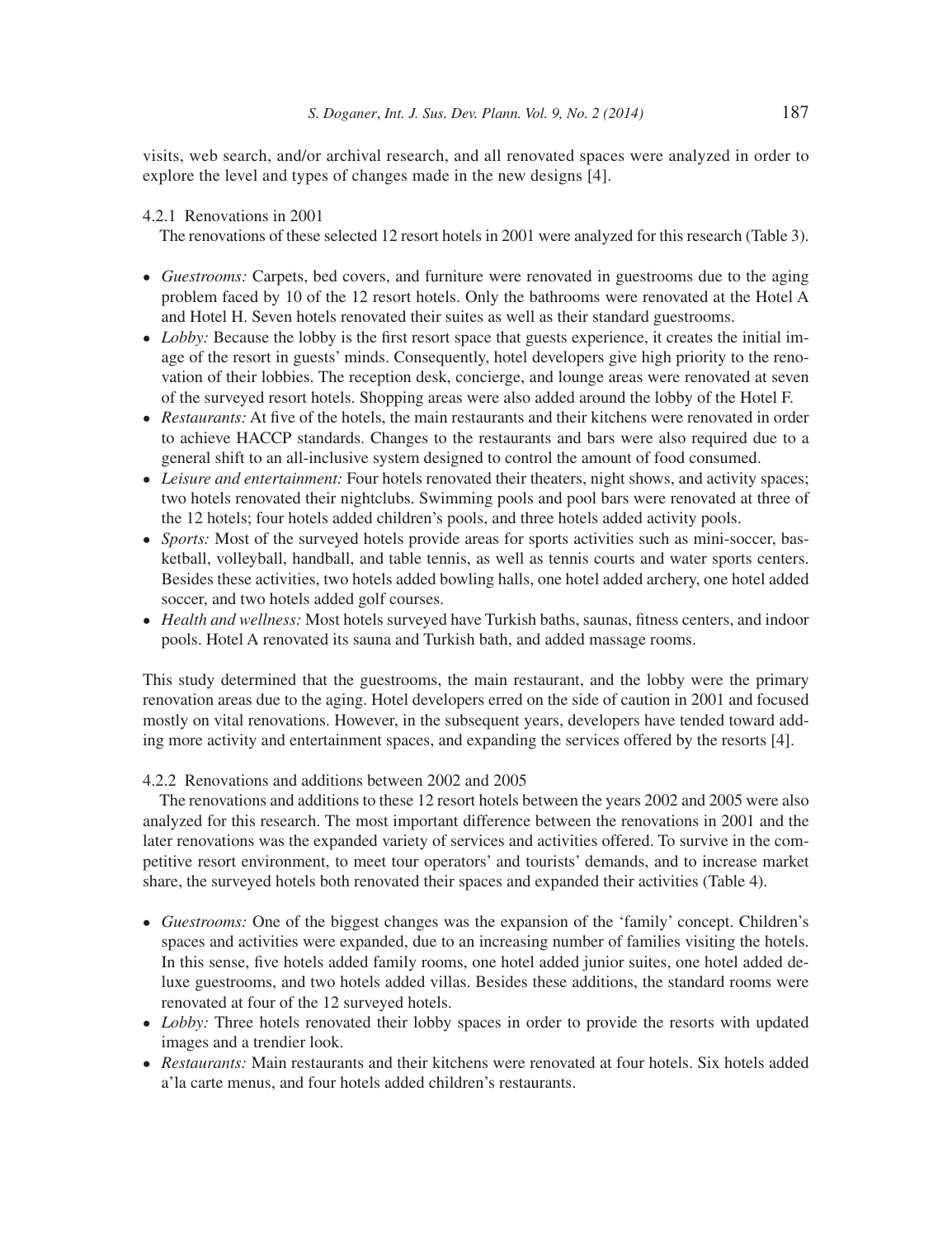| A92                            |              |              |              |              |              |              |              |              |              |              |              |              |
|--------------------------------|--------------|--------------|--------------|--------------|--------------|--------------|--------------|--------------|--------------|--------------|--------------|--------------|
| <b>OzzaladT</b>                |              |              |              |              |              |              |              |              |              |              |              |              |
| Health center                  |              |              |              |              |              |              |              |              |              |              |              |              |
| Wellness center                |              |              |              |              |              |              |              |              |              |              |              |              |
| flied deishuT                  | ٠            | ٠            | ٠            |              |              |              |              |              |              |              |              |              |
| <b>RUDES</b>                   | ٠            | ٠            | ٠            |              | ٠            | ٠            | ٠            | ٠            |              | ٠            |              |              |
| emoor agessaM                  | ٠            |              |              |              |              |              |              |              |              |              |              |              |
| Fitness center                 | ٠            | ٠            | ٠            |              | ٠            | ٠            | ٠            | ٠            |              | ٠            | ٠            |              |
| Indoor pool                    | ٠            |              | ٠            |              | ٠            |              | ٠            | ٠            |              | ٠            |              |              |
| <b>Stuup</b> <sub>L</sub>      |              | ٠            | ٠            |              |              |              |              |              |              |              | ٠            |              |
| Bowling                        |              |              |              |              |              |              |              |              |              |              |              |              |
| <b>Table tennis</b>            | ٠            |              | ٠            | ۰            |              |              |              |              |              |              | ٠            |              |
| Archery                        |              |              |              |              |              |              |              |              |              |              | ٠            |              |
| dasaup                         |              |              |              |              |              |              |              |              |              |              |              |              |
| 1log iniM                      |              |              | ٠            |              |              | ٠            |              |              |              |              |              |              |
| <b>Golf</b> club               |              |              | ٠            |              |              | ٠            |              |              |              |              |              |              |
| Water sports                   | ٠            | ٠            | ٠            | ٠            |              | ٠            | ٠            |              | ٠            |              |              |              |
| llad/ellov-lladtsikad-lladbasH |              |              | ٠            |              |              | ٠            | ٠            |              |              |              |              |              |
| Mint soccer                    |              |              |              |              |              |              | ٠            | ٠            | ٠            |              | ٠            |              |
| 100005                         |              | ٠            |              |              |              |              |              |              |              |              |              |              |
| bnougval9                      |              |              |              |              |              |              |              |              |              |              |              |              |
| шоот VT                        | ٠            |              | ٠            |              |              | ٠            |              |              |              |              |              |              |
| Night Club                     | ٠            |              |              |              |              |              |              |              |              |              |              |              |
| Cinema Club                    |              |              |              |              |              |              |              |              |              |              |              |              |
| Baby Club                      |              |              |              |              |              |              |              |              |              |              |              |              |
| Kids Club                      | ٠            |              |              |              |              |              |              |              |              |              |              |              |
| looq abi X                     | ۰            | ٠            | ٠            | ٠            | ٠            | ٠            | ٠            | ٠            | ٠            | ٠            | ٠            |              |
| <b>Jethvity</b> pool           | ۰            | ٠            |              | ۰            |              |              |              |              |              |              |              |              |
| yard unby                      |              |              |              |              |              |              |              |              |              |              |              |              |
| <b>Baby pool</b>               |              |              |              |              |              |              |              |              |              |              |              |              |
| Outdoor pool                   | ٠            | ٠            | ٠            | ٠            | ٠            | ٠            | ٠            | ٠            | ٠            | ٠            | ٠            |              |
| Ted loo <sup>q</sup>           | ٠            | ٠            | ٠            | ٠            | ٠            | ٠            | ٠            | ٠            | ٠            | ٠            | ٠            |              |
| notiaminA                      | ۰            | ٠            | ٠            | ٠            | ٠            | ٠            | ٠            | ٠            | ٠            | ٠            | ٠            | ٠            |
| <b>H-IW</b>                    |              |              |              |              |              |              |              |              |              |              |              |              |
| salots aniqqodel?              | ٠            | ٠            | ٠            | ٠            | ٠            | ٠            | ٠            | ٠            | ٠            | ٠            | ٠            | ٠            |
| Convention center              |              |              |              |              |              |              |              |              |              |              |              |              |
| Multi-purpose room             | ٠            | ۰            |              |              |              |              | ٠            |              | ٠            |              |              |              |
| Lobby bar                      | ٠            | ٠            | ٠            |              | ٠            | ٠            | ٠            | ٠            | ٠            | ٠            | ٠            | ٠            |
| vddo.                          | ٠            | ٠            | ٠            |              | ٠            | ٠            | ٠            | ٠            | ٠            | ٠            | ٠            |              |
| Intentalean abi.H              |              |              |              |              |              |              |              |              |              |              |              |              |
| A'la carte restautant          |              |              |              |              |              |              |              |              |              |              |              |              |
| Namidest maM                   | ٠            | ٠            | ٠            | ٠            | ٠            | ٠            | ٠            | ٠            | ٠            | ٠            | ٠            | ٠            |
| Family room                    |              |              |              |              |              |              |              |              |              |              |              |              |
| moon ACIA                      |              | ٠            |              |              |              | ٠            |              |              |              | ٠            |              |              |
| Luaque-alliv vuosta.           |              |              |              |              |              |              |              |              |              |              |              |              |
| tius toinul                    |              |              |              |              |              |              |              |              |              |              |              |              |
| Suit room                      |              |              |              |              |              |              |              |              |              |              |              |              |
| Deluxe room                    |              |              |              |              |              |              |              |              |              |              |              |              |
| <b>HOOT SHIMOHRS-HOP</b>       |              |              |              |              |              |              |              |              |              |              |              |              |
| <b>GUIOS DEPUBLS</b>           | ٠            | ٠            | ٠            | ٠            | ٠            | ٠            | ٠            | ٠            | ٠            | ٠            | ٠            | ٠            |
| Hotel Name                     | 2001 Hotel A | 2001 Hotel B | 2001 Hotel C | 2001 Hotel D | 2001 Hotel E | 2001 Hotel F | 2001 Hotel G | 2001 Hotel H |              |              |              |              |
| Renovation Date                |              |              |              |              |              |              |              |              | 2001 Hotel I | 2001 Hotel J | 2001 Hotel K | 2001 Hotel L |

Table 3: Renovations in 2001. Table 3: Renovations in 2001.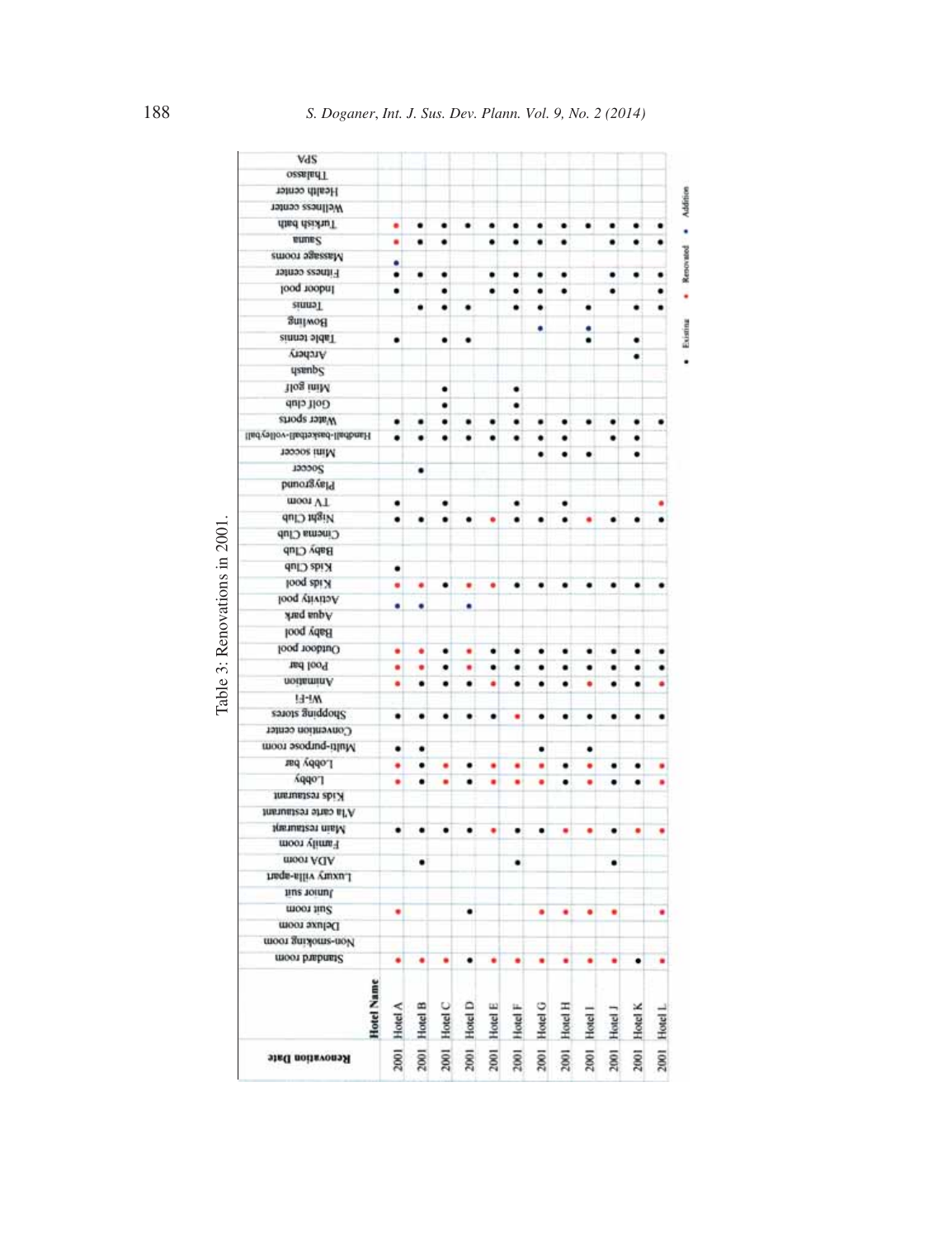| dand deishuff<br>nunes          | ٠<br>٠            | ٠<br>٠            | ٠<br>٠            | ٠<br>٠            | ٠<br>٠            | ٠<br>٠            | ٠<br>٠            | ٠<br>٠            | ٠<br>٠            | ٠<br>٠            | ٠<br>٠            | ٠                 |
|---------------------------------|-------------------|-------------------|-------------------|-------------------|-------------------|-------------------|-------------------|-------------------|-------------------|-------------------|-------------------|-------------------|
| атоот эдегелім                  | ٠                 |                   |                   |                   | ٠                 |                   |                   |                   | ٠                 |                   | ٠                 | ٠                 |
| ratness center                  | ۰                 | ٠                 | ٠                 | ٠                 | ٠                 | ٠                 | ٠                 | ٠                 | ٠                 | ٠                 | ٠                 | ٠                 |
| looq roobnl                     | ٠                 | ٥                 | ٠                 |                   | ٠                 | ٠                 | ٠                 | ٠                 | ٠                 | ٠                 |                   | ٠                 |
| einnaT                          |                   | ٠                 | ٠                 | ٠                 |                   | ٠                 | ٠                 |                   | ٠                 |                   | ٠                 |                   |
| Beilwoff                        |                   |                   |                   |                   |                   |                   | ٠                 |                   | ٠                 |                   |                   |                   |
| zinnot sldaT                    | ٠                 |                   | ٠                 | ٠                 |                   |                   |                   |                   | ٠                 | ٠                 | ٠                 |                   |
| Archery                         | ٠                 |                   |                   | ٠                 |                   | ۰                 |                   |                   | ٠                 | ٠                 | ٠                 |                   |
| desape                          |                   |                   |                   |                   |                   |                   | ٠                 |                   |                   |                   | ٠                 |                   |
| tiog iniM                       |                   |                   | ۰                 |                   |                   | ٠                 |                   |                   |                   |                   |                   |                   |
| Golf club                       |                   |                   | ۰                 |                   |                   | ٠                 |                   |                   |                   |                   |                   |                   |
| shoqe tateW                     | ٠                 | ٠                 | ٠                 | ٠                 |                   | ٠                 | ٠                 | ٠                 | ٠                 | ٠                 | ٠                 |                   |
| lindyallov-lindrażegd-lindbrażf | ٠                 | ٠                 | ٠                 |                   |                   | ۰                 | ٠                 | ٠                 |                   | ٠                 | ٠                 |                   |
| Mim soccer                      |                   |                   |                   |                   |                   |                   | ٠                 | ٠                 | ٠                 | ٠                 | ٠                 |                   |
| 100005                          |                   | ٠                 |                   |                   |                   |                   |                   |                   |                   | ٥                 |                   |                   |
| puno184mJd                      |                   |                   |                   |                   |                   |                   |                   |                   |                   |                   |                   |                   |
| шоот VT                         | ٠                 | ٠                 | ٠                 |                   |                   | ٠                 |                   | ۰                 |                   | ٥                 |                   |                   |
| Night Club                      | ٠                 | ٠                 | ٠                 | ٠                 | ٠                 | ٠                 | ٠                 | ٠                 | ٠                 | ٠                 | ٠                 |                   |
| Cinema Club                     |                   |                   |                   |                   |                   |                   |                   | ۰                 |                   | ٠                 | ٠                 |                   |
| Baby Club                       |                   |                   |                   |                   |                   |                   |                   |                   |                   |                   |                   |                   |
| Kids Club<br>food abi.A         | ۰                 | ٠                 | ٠                 | ٠                 | ٠                 |                   |                   |                   | ۰                 | ٠                 | ٠                 |                   |
| ноод уатага Р                   | ٠                 | ٠                 | ٠                 | ٠                 | ٠                 | ٠                 |                   | ٠                 | ٠                 | ٠                 | ٠                 |                   |
| Annq aup/                       | ٠                 | ٠                 | ٠                 | ٠                 |                   |                   |                   |                   | ٥                 | ٥                 |                   |                   |
| Baby pool                       | ٠                 |                   |                   |                   | ٠                 |                   |                   |                   |                   |                   |                   |                   |
| Cutdoor pool                    | ٠                 | ٠                 | ٠                 | ٠                 | ٠                 | ٠                 |                   | ٠                 | ٠                 | ٠                 | ٠                 |                   |
| Pool bar                        | ٠                 | ٠                 | ٠                 | ٠                 | ٠                 | ٠                 | ٠                 | ٠                 | ٠                 | ٠                 | ٠                 |                   |
| nomminA                         | ٠                 | ٠                 | ٠                 | ٠                 | ٠                 | ٠                 | ٠                 | ٠                 | ٠                 | ٠                 | ٠                 |                   |
| FF-FW                           | ۰                 | ٠                 | ۰                 | ۰                 |                   |                   |                   |                   |                   | ٠                 | ٠                 |                   |
| sajois aniqqod?                 | ٠                 | ۰                 | ٠                 | ٠                 | ٠                 | ٠                 | ٠                 | ٠                 | ٠                 | ٠                 | ٠                 | ٠                 |
| Convention center               |                   |                   | ۰                 |                   |                   |                   | ٠                 |                   |                   |                   |                   |                   |
| <b>unoor asoqueq-itluM</b>      | ٠                 | ٠                 | ٠                 | ٠                 | ٠                 |                   | ٠                 |                   | ٠                 | ٠                 |                   |                   |
| Lobby bar                       | ٠                 | ٠                 | ٠                 | ٠                 | ٠                 | ٠                 | ٠                 | ٠                 | ٠                 | ٠                 | ٠                 | ٠                 |
| vddo.1                          | ٠                 | ٠                 | ٠                 | ٠                 | ٠                 | ٠                 | ۰                 | ٠                 | ۰                 | ٠                 | ٠                 |                   |
| пигшитеги ері Х                 | ٠                 | ٠                 |                   |                   |                   |                   |                   |                   |                   | ۰                 | ٠                 |                   |
| A'la carte restaurant           | ٠                 | ٠                 |                   |                   | ۰                 |                   | ٠                 |                   |                   | ۰                 | ٠                 |                   |
| htmuustest mutM                 | ٠                 | ٠                 | ٠                 | ۰                 | ٠                 | ٠                 | ٠                 | ٠                 | ٠                 | ٠                 | ٠                 | ٠                 |
| Family room                     |                   | ۰                 | ٠                 |                   | ٠                 | ۰                 |                   |                   |                   | ٥                 |                   |                   |
| ADA room                        |                   | ٠                 |                   |                   |                   | ٠                 |                   |                   |                   | ۰                 |                   |                   |
| man-aliiv yuxu                  |                   |                   |                   |                   |                   | ۰                 |                   |                   | ۰                 |                   |                   |                   |
| tius yound.                     |                   |                   |                   |                   | ٠                 |                   |                   |                   |                   |                   |                   |                   |
| moot jiuz                       | ٠                 |                   |                   | ٠                 | ۰                 |                   | ٠                 |                   | ٠                 | ٠                 |                   |                   |
| Deluxe room                     |                   |                   |                   |                   |                   |                   |                   |                   |                   |                   |                   |                   |
| шоол Тиглошь-под                |                   |                   |                   |                   |                   |                   |                   |                   |                   |                   |                   |                   |
| <b>WOOD DIRPORTS</b>            |                   | ٠                 | ٠                 | ٠                 | ۰                 | ٠                 |                   |                   | ٠                 | ٠                 | ۰                 | ٠                 |
| Hotel Name                      | 2002-2005 Hotel A | 2002-2005 Hotel B | 2002-2005 Hotel C | 2002-2005 Hotel D | 2002-2005 Hotel E |                   |                   |                   |                   |                   |                   |                   |
| <b>Nemovation Date</b>          |                   |                   |                   |                   |                   | 2002-2005 Hotel F | 2002-2005 Hotel G | 2002-2005 Hotel H | 2002-2005 Hotel I | 2002-2005 Hotel J | 2002-2005 Hotel K | 2002-2005 Hotel L |

Table 4: Renovations and additions between 2002 and 2005. Table 4: Renovations and additions between 2002 and 2005.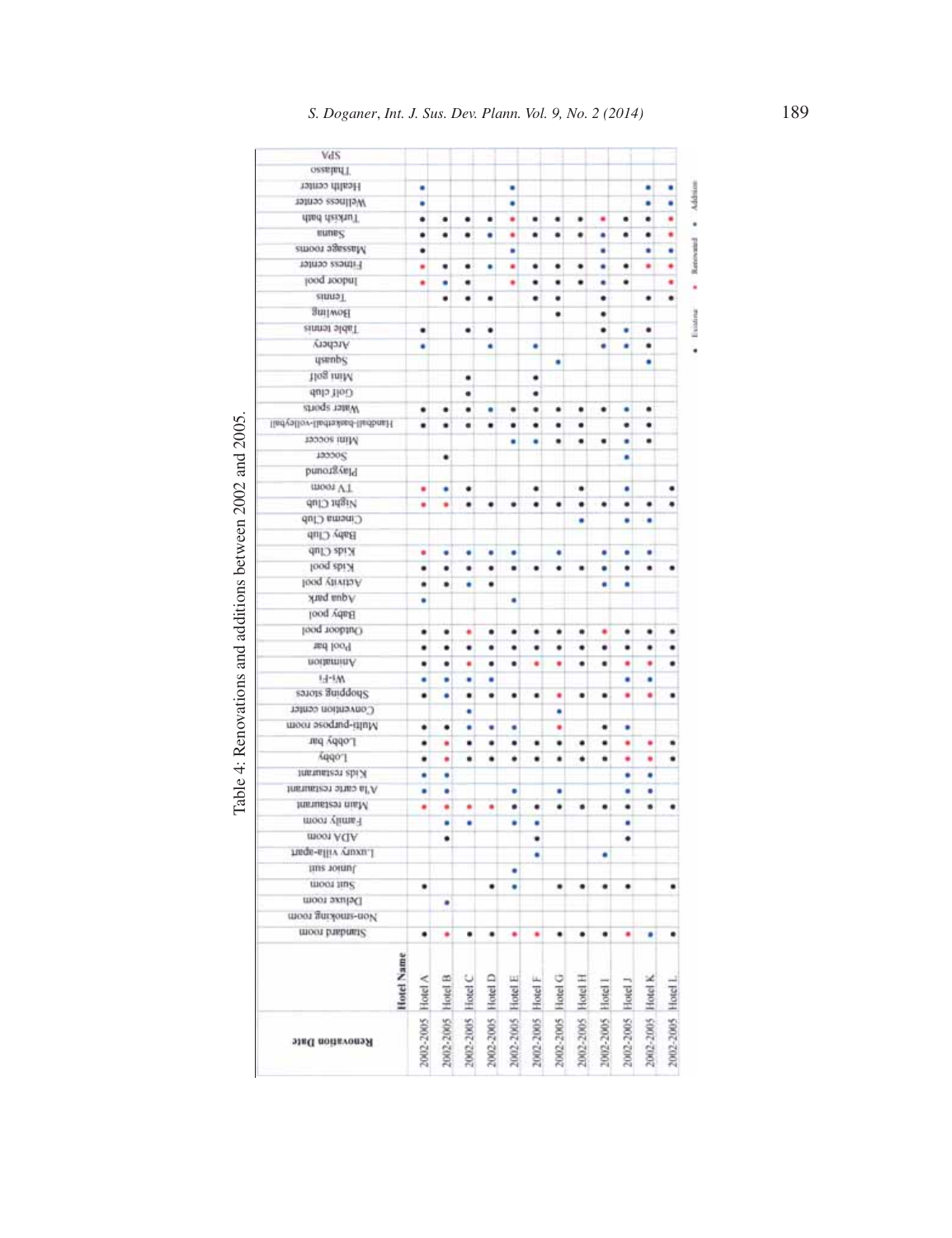- *Leisure and entertainment:* Five hotels renovated their theaters, night shows, and activity spaces, and two hotels renovated their nightclubs. Swimming pools and pool bars were renovated at two of the 12 surveyed hotels, three hotels added activity pools; two hotels added indoor pools; and two hotels opened new aquapark centers.
- Sports: Besides other activities, five hotels added archery, one hotel added soccer, three hotels added mini-soccer, and two hotels added squash tennis.
- *Health and wellness:* Turkish baths, saunas, massage rooms, and indoor pools were renovated at five hotels. Health and wellness centers were established with the new additions such as Finnish baths, bath therapy centers, steam rooms, aromatherapy rooms, areas for stone massages, solariums, and spaces for face and body care.
- *Activities:* Four hotels added multipurpose meeting rooms, and four hotels renovated existing rooms of this type. Hotel C and Hotel G expanded their recreation facilities and established congress centers. Three hotels renovated their shopping centers, and one hotel added more shops.
- *Children's Activities:* Nine hotels changed their core concept to a 'family' concept. One hotel renovated its children's club, and eight hotels added new clubs. Hotel J added a small zoo in order to expand the activities offered for children.
- *Technology:* Six hotels implemented Wi-Fi systems in order to provide their guest's access to the Internet.

The renovations between 2002 and 2005 were mostly focused on expanding facilities and activities (a'la carte restaurants, activity pools, aquaparks, shopping centers, congress centers, nightclubs, night shows and activity spaces, sports, health and wellness centers), and improving upon the 'family' concept (adding suites, family rooms, villas, children's clubs, activities, and pools) [4].

### 4.2.3 Additions between 2006 and 2012

Between 2006 and 2012, resort hotels continued to expand the amenities they offered. The primary reason for this transformation was so that these hotels would be able to compete with newer and newly renovated hotels in the area, and so that they might increase their bargaining power with tour operators (Table 5).

- *Guestrooms:* During this 7-year period, most of the hotels widened the variety of rooms they provided. The 'family concept' continued to gain popularity, and six more hotels added family rooms. There also was an important increase in the number of nonsmoking rooms, and five hotels added dedicated nonsmoking rooms. Besides the addition of these rooms, three hotels added ADA rooms, three others added luxury villas, one hotel added junior suites, three hotels added suite rooms, and three others added deluxe rooms. Eleven of the 12 hotels examined now have family rooms.
- *Restaurants:* Six more hotels added different a'la carte restaurants, and two hotels added children's restaurants. All hotels now provide the variety of bars and international kitchens, offering Italian, Mexican, Chinese, Japanese, and French dishes, among others.
- Leisure and entertainment: Eight hotels added aquaparks, five hotels added activity pools, one hotel added an indoor pool, and four hotels added baby pools.
- *Sports:* All hotels expanded the sports activities they provided. Besides the other activities offered, two hotels added soccer fields, three added mini golf courses, three hotels added squash courts, one hotel added an archery range, six hotels added table tennis, three hotels added bowling alleys, and four hotels added tennis courts.
- *Health and wellness:* Spas, massage rooms, and health and wellness centers became very trendy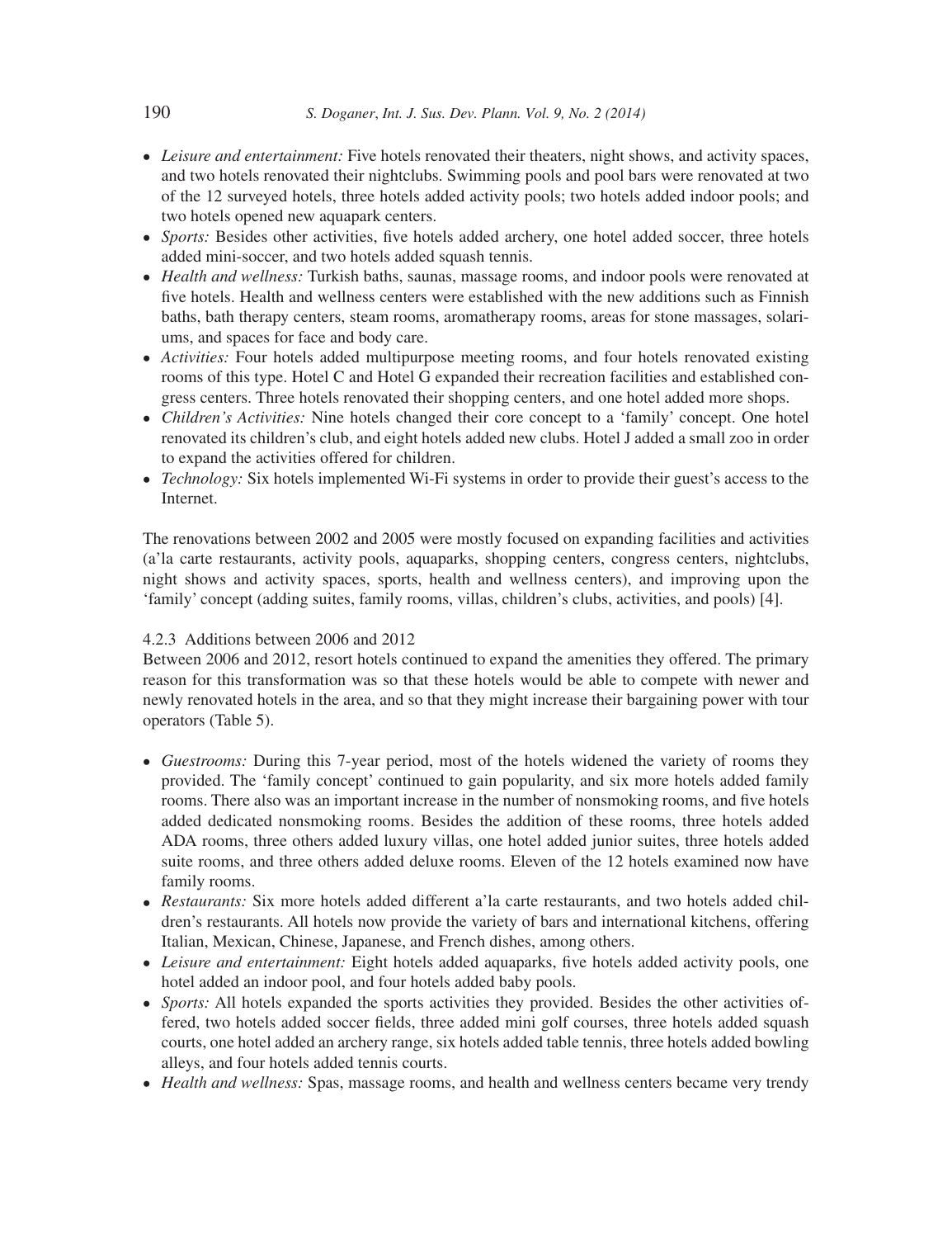| VdS                                |                   | ٠                 |                   |                   |                   | ٠                 |                   | ۰                 | ٠                 | ٠                 |                   |                   |
|------------------------------------|-------------------|-------------------|-------------------|-------------------|-------------------|-------------------|-------------------|-------------------|-------------------|-------------------|-------------------|-------------------|
| <b>ORSEBELL</b>                    |                   |                   |                   |                   |                   | ٠                 |                   |                   |                   |                   |                   |                   |
| Health center                      | ٠                 |                   |                   |                   | ٠                 | ٠                 |                   |                   | ٠                 |                   | ٠                 |                   |
| Wellness center                    | ٠                 | ٠                 | ٠                 | ٠                 | ٠                 | ٠                 | ٠                 | ٠                 | ٠                 | ٠                 | ۰                 | Addition<br>٠     |
| diad daizhuT                       | ٠                 | ٠                 | ٠                 | ٠                 | ٠                 | ٠                 | ٠                 | ٠                 | ٠                 | ٠                 | ٠                 | ٠                 |
| <b>HIUDES</b>                      | ٠                 | ٠                 | ٠                 | ٠                 | ٠                 | ٠                 | ٠                 | ٠                 | ٠                 | ٠                 | ٠                 | ۰<br>٠            |
| Massage rooms                      | ٠                 | ٠                 | ٠                 | ۰                 | ٠                 | ٠                 | ۰                 | ٠                 | ٠                 | ٠                 | ٠                 | Renavalod<br>٠    |
| Fitness center                     | ٠                 | ٠                 | ٠                 | ٠                 | ۰                 | ٠                 | ٠                 | ٠                 | ٠                 | ٠                 | ٠                 |                   |
| Indoor pool                        | ٠                 | ٠                 | ٠                 | ٠                 | ٠                 | ٠                 | ۰                 | ٠                 | ٠                 | ٠                 |                   | ۰                 |
| ennaT                              | ۰                 | ٠                 | ٠                 | ٠                 | ٠                 | ٠                 | ٠                 | ۰                 | ٠                 | ۰                 | ٠                 | ٠                 |
| Bowling                            | ٠                 |                   |                   | ۰                 |                   | ٠                 | ٠                 |                   | ٠                 |                   |                   |                   |
| Table tennis                       | ٠                 | ٠                 | ٠                 | ۰                 | ٠                 | ٠                 | ٠                 | ۰                 | ٠                 | ٠                 | ٠                 | Existing<br>c     |
| AradatA                            | ٠                 |                   | ٠                 | ۰                 |                   | ٠                 |                   |                   | ٠                 | ٠                 | ٠                 |                   |
| <i>usmbs</i>                       |                   |                   | ٠                 |                   |                   |                   | ٠                 |                   | ٠                 | ۰                 | ٠                 |                   |
| Mun golf                           | ٠                 |                   | ٠                 | ۰                 |                   | ٠                 |                   |                   | ۰                 |                   |                   |                   |
| <b>Golf</b> club                   |                   |                   | ٠                 |                   |                   | ٠                 |                   |                   |                   |                   |                   |                   |
| viner sports                       | ٠                 | ٠                 | ٠                 | ٠                 | ٠                 | ٠                 | ٠                 | ٠                 | ٠                 | ٠                 | ٠                 |                   |
| liad-callor-liadtasioad-liadbraiff | ٠                 | ٠                 | ٠                 | ٠                 | ٠                 | ۰                 | ٠                 | ٠                 | ٠                 | ٠                 | ٠                 | ٠                 |
| Mini soccer                        |                   |                   |                   |                   | ٠                 | ٠                 | ۰                 | ٠                 | ٠                 | ٠                 | ٠                 |                   |
| 133305                             |                   | ٠                 | ٠                 |                   |                   | ٠                 |                   |                   |                   | ٠                 |                   |                   |
| punor8.vttd                        | ٠                 |                   |                   | ۰                 | ۰                 | ٠                 | ۰                 |                   | ٠                 | ٠                 | ٠                 | ٠                 |
| TV room                            | ٠                 | ٠                 | ٠                 |                   |                   | ٠                 |                   | ٠                 |                   | ٠                 |                   |                   |
| <b>Night Club</b>                  | ٠                 | ٠                 | ٠                 | ٠                 | ٠                 | ٠                 | ٠                 | ٠                 | ٠                 | ٠                 | ٠                 | ۰                 |
| Cinema Club                        |                   |                   |                   |                   |                   |                   | ٠                 | ٠                 |                   | ٠                 | ٠                 |                   |
| 97113 人中日                          |                   |                   |                   |                   |                   | ۰                 |                   |                   |                   |                   |                   |                   |
| Kids Club                          | ٠                 | ٠                 | ٠                 | ۰                 | ٠                 | ٠                 | ٠                 | ٠                 | ٠                 | ۰                 | ٠                 | ۰                 |
| looq abi.H                         | ٠                 | ٠                 | ٠                 | ٠                 | ٠                 | ٠                 | ٠                 | ٠                 | ٠                 | ٠                 | ۰                 | ٠                 |
| looq viivits/                      | ٠                 | ٠                 | ٠                 | ٠                 | ٠                 | ۰                 | ٠                 |                   | ٠                 | ٠                 | ٠                 | ٠                 |
| Aqua park                          | ٠                 | ٠                 | ٠                 | ۰                 | ٠                 | ٠                 | ٠                 |                   | ٠                 |                   | ۰                 | ö                 |
| Baby pool                          |                   |                   | ٠                 |                   |                   | ۰                 |                   |                   |                   | ٠                 | ۰                 |                   |
| loog roohtuO                       | ٠                 | ٠                 | ٠                 | ٠                 | ٠                 | ٠                 | ٠                 | ٠                 | ٠                 | ٠                 | ٠                 | ٠                 |
| Tool bar                           | ٠                 | ٠                 | ۰                 | ٠                 | ٠                 | ٠                 | ٠                 | ٠                 | ٠                 | ٠                 | ٠                 | ٠                 |
| Animation                          | ٠                 | ٠                 | ٠                 | ٠                 | ٠                 | ٠                 | ٠                 | ٠                 | ٠                 | ٠                 | ٠                 | ٠                 |
| $1 - 1 - 1$ M                      | ٠                 | ٠                 | ٠                 | ٠                 | ۰                 | ٠                 | ٠                 | ٠                 | ٠                 | ٠                 | ۰                 | ٠                 |
| salots anddong                     | ۰                 | ٠                 | ٠                 | ٠                 | ٠                 | ٠                 | ۰                 | ٠                 | ٠                 | ٠                 | ٠                 | ٠                 |
| Comvention center                  |                   | ٠                 | ٠                 | ٠                 | ۰                 | ٠                 | ٠                 |                   |                   |                   |                   |                   |
| were battless toom                 | ٠                 | ٠                 | ٠                 | ٠                 | ٠                 | ۰                 | ٠                 | ٠                 | ٠                 | ٠                 | ٠                 | ٠                 |
| 160 velvi har                      | ٠                 | ٠                 | ٠                 | ۰                 | ٠                 | ٠                 | ٠                 | ٠                 | ٠                 | ٠                 | ٠                 | ٠                 |
| vddo.l                             | ٠                 | ٠                 | ٠                 | ٠                 | ٠                 | ٠                 | ٠                 | ٠                 | ٠                 | ٠                 | ٠                 | ٠                 |
| Intrusteen abi A                   | ٠                 | ٠                 |                   |                   |                   | ٥                 | ٠                 |                   |                   | ٠                 | ٠                 |                   |
| A'la carte restaurant              | ٠                 | ٠                 | ٠                 | ٠                 | ۰                 | ٠                 | ۰                 | ٠                 | ٠                 | ٠                 | ٠                 | ٠                 |
| harmatest nud/                     | ٠                 | ٠                 | ٠                 | ٠                 |                   |                   | ٠                 |                   | ٠                 | ٠                 |                   | ۰                 |
| Family room                        | ٠                 |                   | ٠                 | ۰                 |                   | ٠                 | ٠                 | ٠<br>٠            |                   |                   | ٠<br>۰            | ٠                 |
| moot AGA                           |                   | ٠                 |                   |                   |                   | ٠                 | ٠                 |                   | ٠                 | ٠                 |                   |                   |
| Luxury villa-aparl                 | ٠<br>٠            | ٠<br>٠            |                   |                   |                   | ٠                 |                   |                   |                   | ٠<br>٠            |                   |                   |
| Jiuz toinul                        |                   |                   |                   |                   | ٠                 | ۰<br>٠            |                   |                   | ٠                 |                   |                   |                   |
| <b><i>BROOF JIBS</i></b>           | ٠                 | ٠                 | ۰                 | ۰                 | ۰                 | ٠                 | ٠                 | ٠                 | ٠                 | ٠                 |                   | ٠                 |
| Deluxe room                        |                   |                   |                   |                   |                   |                   |                   |                   |                   |                   |                   |                   |
| дноги диплоиз-пол                  |                   | ٠                 |                   | ۰                 |                   |                   |                   |                   |                   | ٠                 |                   |                   |
| usoos paepums                      | ٠                 |                   |                   |                   |                   |                   | ٠                 |                   |                   |                   |                   |                   |
|                                    | ٠                 | ٠                 | ٠                 | ۰                 | ٠                 | ٠                 | ۰                 | ۰                 | ٠                 | ٠                 | ٠                 | ٠                 |
| Hotel Name                         |                   |                   |                   |                   |                   |                   |                   |                   |                   |                   |                   |                   |
|                                    | 2006-2012 Hotel A | 2006-2012 Hotel B | 2006-2012 Hotel C | 2006-2012 Hotel D | 2006-2012 Hotel E | 2006-2012 Hotel F | 2006-2012 Hotel G | 2006-2012 Hotel H | 2006-2012 Hotel I | 2006-2012 Hotel J | 2006-2012 Hotel K | 2006-2012 Hotel L |

Table 5: Additions between 2006 and 2012. Table 5: Additions between 2006 and 2012.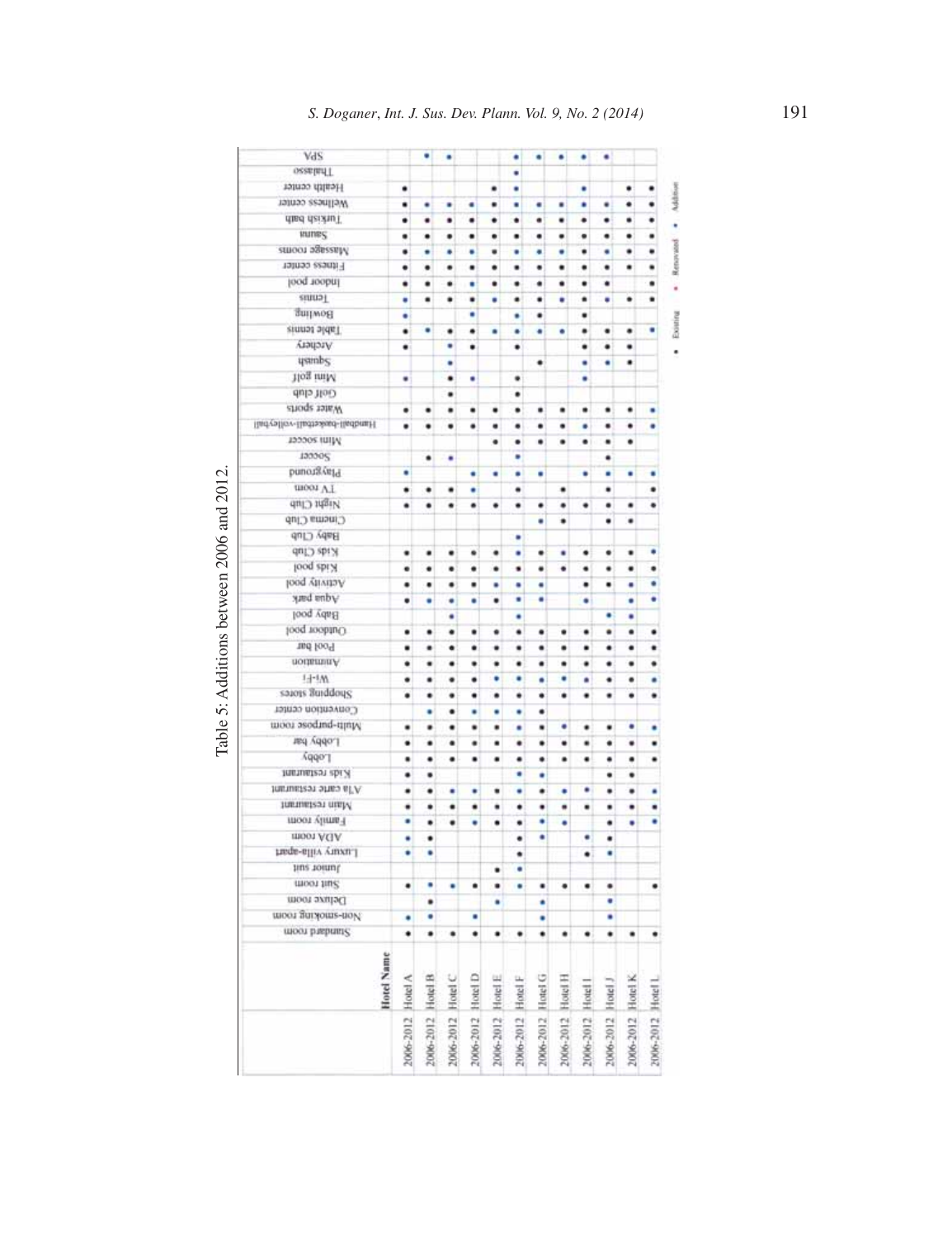in the last 6 years. Seven hotels added spas, eight hotels added wellness centers, two hotels added health centers, and seven hotels added massage rooms.

- *Activities:* Four hotels added multipurpose meeting rooms, and four other hotels added convention centers. Besides meeting activities, one hotel added a cinema, and one hotel added a TV room.
- *Children's activities:* Three hotels added kids' clubs, one hotel added a baby club, and nine hotels added playgrounds. All 12 hotels now provide club services designed for children.
- *Technology:* Six hotels implemented Wi-Fi systems to provide their guests with access to the Internet.
- *Sustainability:* Six out of the 12 hotels studied developed sustainable environment and productivity programs, got certified in this area, and were awarded citations by various environmental groups. Hotel G has included new environmental precautions such as solar energy, natural gas, waste decomposition, recyclable materials, energy savers in the rooms, and sensor devices for both electricity and water.

The case studies indicate that the major renovations in 2001 were due to the 'aging' problem faced by many hotels, while renovations between 2002 and 2005 were more focused on expanding facilities and activities, and improving upon the 'family concept'. Additions between 2006 and 2012 also showed a trend toward a focus on entertainment; as families kept growing, resort hotels kept expanding. This study also has seen an improving trend toward sustainability.

Tables 3–5 illustrate the dramatic transformation of hotels in the last decade; such a transformation can be witnessed merely by looking at the changes in the number of amenities and activities hotels now provide. All of the changes in the spatial organization of hotels, as well as the increase in new additions and functions, have increased the difficulty of the design problem.

#### 5 CONCLUSION

The case studies used for this research reveal the dramatic consumption and transformation of resort hotels in Antalya/Turkey. The transformation can be described as follows:

- In the last 11 years, resort hotels have expanded the variety of the types of rooms they offer. They used to offer only standard and suite rooms. However, due to tourist demand, almost all resort hotels now offer family rooms, and most offer deluxe rooms, luxury villas, and nonsmoking rooms. These changes show a trend toward a 'family concept', as well as an increased focus on luxury.
- In 2002, none of the resort hotels offered an a'la carte restaurant; they only had main restaurants at their properties. Now, all offer four to five different a'la carte restaurants with international kitchens and bars. By providing tourists with different dining options, these hotels seek to keep their guests inside the resort complex at all times, accordingly encouraging their guests to consume more.
- Aquaparks, indoor pools, and activity pools have become very popular in the last 11 years. Resorts also have started adding baby pools, due to family-oriented tourists' demands. Besides these pool areas, resort complexes also now include theaters, nightclubs, shows, and other entertainments facilities to meet tourist expectations regarding entertainment.
- All of the resort hotels studied in this research have expanded their sports facilities. Sporting facilities no longer include only water sports, tennis, and basketball courts, but now also include golf, soccer fields, mini golf courses, squash courts, archery ranges, bowling alleys, billiards tables, and the like. Hotel complexes also have added facilities for children such as clubs for children and babies, children's restaurants, playgrounds, and amusement parks, a direct response to the new 'family resort' concept.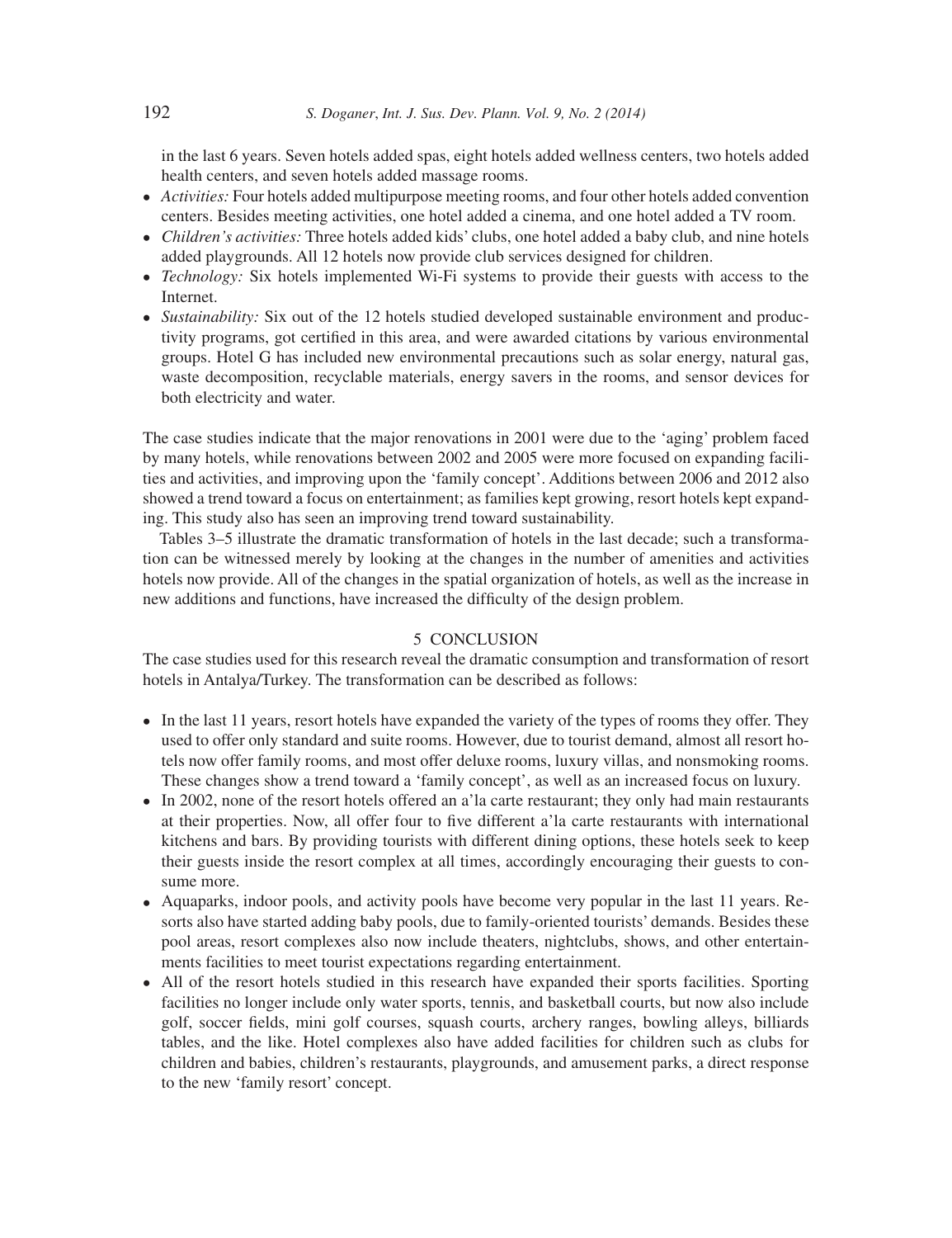- In the last decade, health and wellness have become more important, especially among women and the elderly. In response to an increase in the number of these types of people traveling, resort hotels have begun adding new facilities to their properties in an effort to meet expectations regarding health and wellness. Now, all of the resort hotels studied here have Turkish baths, saunas, massage rooms, and health and wellness centers.
- Today, all of the resort hotels studied here have multipurposed meeting rooms, and most have convention centers; this is due to an increasing demand for convention facilities. Some of these hotels also have added cinemas and TV rooms.
- In 2002, none of the resort hotels examined for this research provided Internet connections in their guestrooms and/or public areas; instead, they directed their guests to Internet cafes. Now, all resort hotels provide Wi-Fi services at their properties, in order to meet tourist demand in this area.
- Sustainability is an improving trend in all areas of life. Today, most resort hotels have developed sustainable environmental programs, had renovations done in an effort to reduce energy use, and have been certified as environmentally friendly with various different environmental protection groups.

The case studies conducted for this research indicate that the rapid consumption and transformation of resort hotels is now an international phenomenon. The challenge is how to manage these additions within a limited building footprint. In some cases expansion is possible, but in some other situations transformations must be made within the existing building, and this requires spatially flexible and sustainable designs. Architects should begin seeing economically and spatially sustainable, unique, and flexible solutions emerging from this competitive environment, where design concerns and functional and spatial necessities are constantly changing.

Today, research has shown us that the demands associated with resorts now far surpass a simple need for accommodation. Consumers now seek fun, adventure, and unlimited activity from the resort at which they chose to stay. Although new thematic resorts may attract customers with their themed image, they are far from fulfilling this demand over a sustained period. Without a doubt, it is now necessary for hotel and resort complexes to be distinctive, present a 'new' image, and offer modern and trendy facilities in order to stake a genuine claim in the market, or even to survive. However, it has also become obvious that resort hotels built based on a concept of formal replicas and themes may fade rapidly from the consumer's imagination, and thus lose their commercial value because they may quickly become perceived as boring. Conversely, those resorts that follow the newest trend of diversity (in terms of the facilities they offer) without conceding the architectural quality and uniqueness will prove to be more successful in the long run [31].

As Riewoldt [15] states in his book, the economic life of hotels is getting shorter and shorter, and there is an increasing demand for the 'new'. This statement emphasizes the new, more rapid consumption of hotels and their overall state of temporariness. Within this framework, designers are now called upon to envision this temporariness and reflect it in their designs, developing more flexible plans that can more easily comply with the shifting desires of tourist consumers. This need for flexibility and a continuous transformation of the functional spaces illustrate how that now it is not really possible to assess these ever-changing resort hotels within a framework of conventional spatial design; as a result, a new building typology must be defined. In this new type, design criteria must differ from that which, in the past, has been used by other building types; these new resort complexes should be planned for continuous transformation and adaptation to accommodate the changing facilities, types of recreation, games, and adventure activities expected by today's vacationing consumers.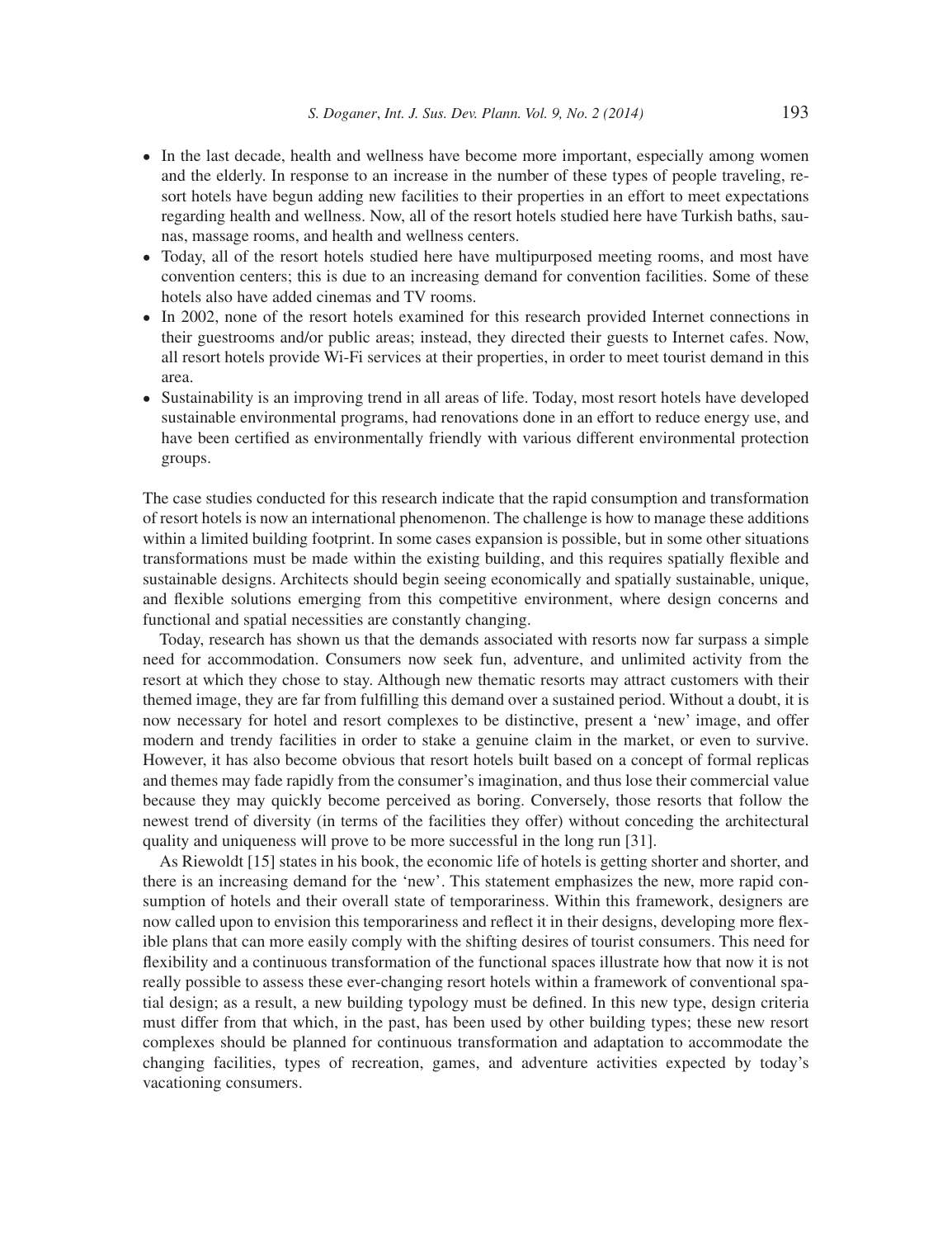Resort hotels also differ from other types of buildings by virtue of their design process; this process will by necessity involve many variables and a precise detection of the design input, as well as the demands and expectations of the tourist consumer. An accurate analysis of the design process will be critical to the success of the facility. First, the design process will require a strong collaboration between the investors, managers, and designers in all stages, including strategic planning, design, and construction. Moreover, the design process should not end with the completion of the building, but instead must continue throughout the building's lifetime; it must parallel the changing landscape of consumer demand. As a result, design strategies should be developed by means of a flexible approach with an eye toward the constantly changing types of tourist consumption [4].

This research also predicts that even the requirements of these changes may be exceeded by the tourists of the future. Today's children create virtual computer cities, and such a sense of simulation could easily enter all areas of life; hotels of the future could be designed in a like manner, with different spatial constructs such as simple, sustainable, empty infrastructures that could easily be transformed into any type of space. In this sense, the discussions should focus on whether or not it would truly be possible to design economically and spatially sustainable, but also functionally flexible spaces and systems where the fixed construction is minimalized and the spaces (except for the vertical circulation cores and installation shafts) are modular, demountable, modifiable, and convertible.

In conclusion, today's architect is being challenged to search for design quality, uniqueness, and flexibility while simultaneously accommodating the constantly shifting nature of the design input, as well as the functional and spatial requirements of resort hotels. As Collins states, 'At the end of the day, the success of the hotel design will be judged by its longevity as much as by any other criteria. Designers will face a constant challenge to create something that is both new and timeless' [19].

#### **REFERENCES**

- [1] Lawson, F., Turizm Gelis¸mesi: Mücadele ve Fırsatlar Temel Esaslara Dayalı Bildiri, *2000 Yılına Dog˘ru Turizm Mimarlıg˘ı Paneli*, Bog˘aziçi Üniversitesi, I˙stanbul, 22 Nisan 1993, pp. 3–9, 1995.
- [2] MacCannell, D., *The Tourist: A New Theory of the Leisure Class*, Schocken Books: New York, 1976.
- [3] Tanyeli, U., Kitle Turizmi ve 'Yok-Mekan' Mimarlıg˘ı. *Arredamento Mimarlık*, **171**, pp. 74–77, 2004.
- [4] www.witpress.com, ISSN 1743-3541 (on-line) WIT Transactions on Ecology and the Environment, Vol. 161, © 2012 WIT Press. doi: http://dx.doi.org/10.2495/ST120271
- [5] Richter, J., *The Tourist City Berlin: Tourism and Architecture*, Braun Publishing: Braun: Salenstein, 2010.
- [6] Urry, J., *Consuming Places*, Routledge: London and New York, pp. 131–132, 1995.
- [7] Zukin, S. & Maguire, J.S., Consumers and consumption. *Annual Review of Sociology*, **30**, pp. 173–197, 2004. doi: http://dx.doi.org/10.1146/annurev.soc.30.012703.110553
- [8] Baudrillard, J., Tüketimin Tanımına Dog˘ru, *Mimarlık ve Tüketim*, Boyut Yayın Grubu: I˙stanbul, pp. 67–73, 2002.
- [9] Süer, D. & ve Yılmaz Sayar, Y., Küresel Sermayenin Yeni Tüketim Mekanları Lüks Konut Siteleri, *Mimarlık ve Tüketim*, Boyut Yayın Grubu: Istanbul, pp. 39–67, 2002.
- [10] Zengel, R., Kitle Turizminden Alternatif Turizme, Tatil Köyü Butik Otel I˙kilemi. *Arredamento Mimarlık*, **161**, 2003.
- [11] Sagocak, M., Insanın Nesnelerle I˙lis¸kisi ve Tüketim Olgusu. *Yapı*, **261**, pp. 101–104, 2003.
- [12] Adham, K.N., Tourism, authenticity, and hyper-traditions: the case of Kafr Al-Gouna, Egypt. *Traditional Dwellings and Settlements Review*, **18(1)**, p. 61, 2006.
- [13] Songkhla, S.N., Local culture in the global village: authenticity in a Tai Tourist Town. *Traditional Dwellings and Settlements Review*, **18(1)**, p. 62, 2006.